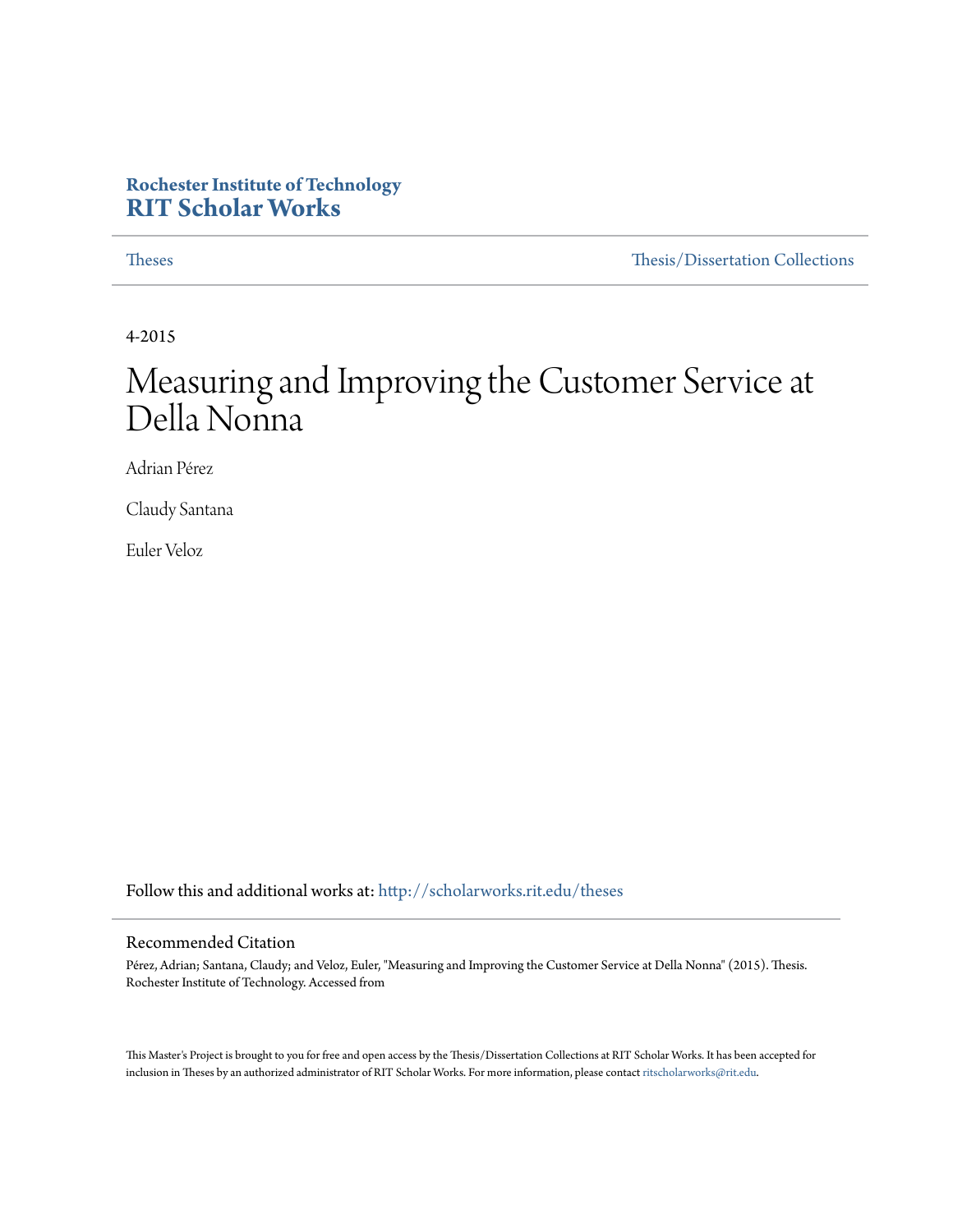**Measuring and Improving the Customer Service at Della Nonna**

**Adrian Pérez -** axp4652

**Claudy Santana -** cxs1312

**Euler Veloz -** exv4955

Rochester Institute of Technology (RIT) & Pontificia Universidad Católica Madre y Maestra

(PUCMM)

Santiago, Dominican Republic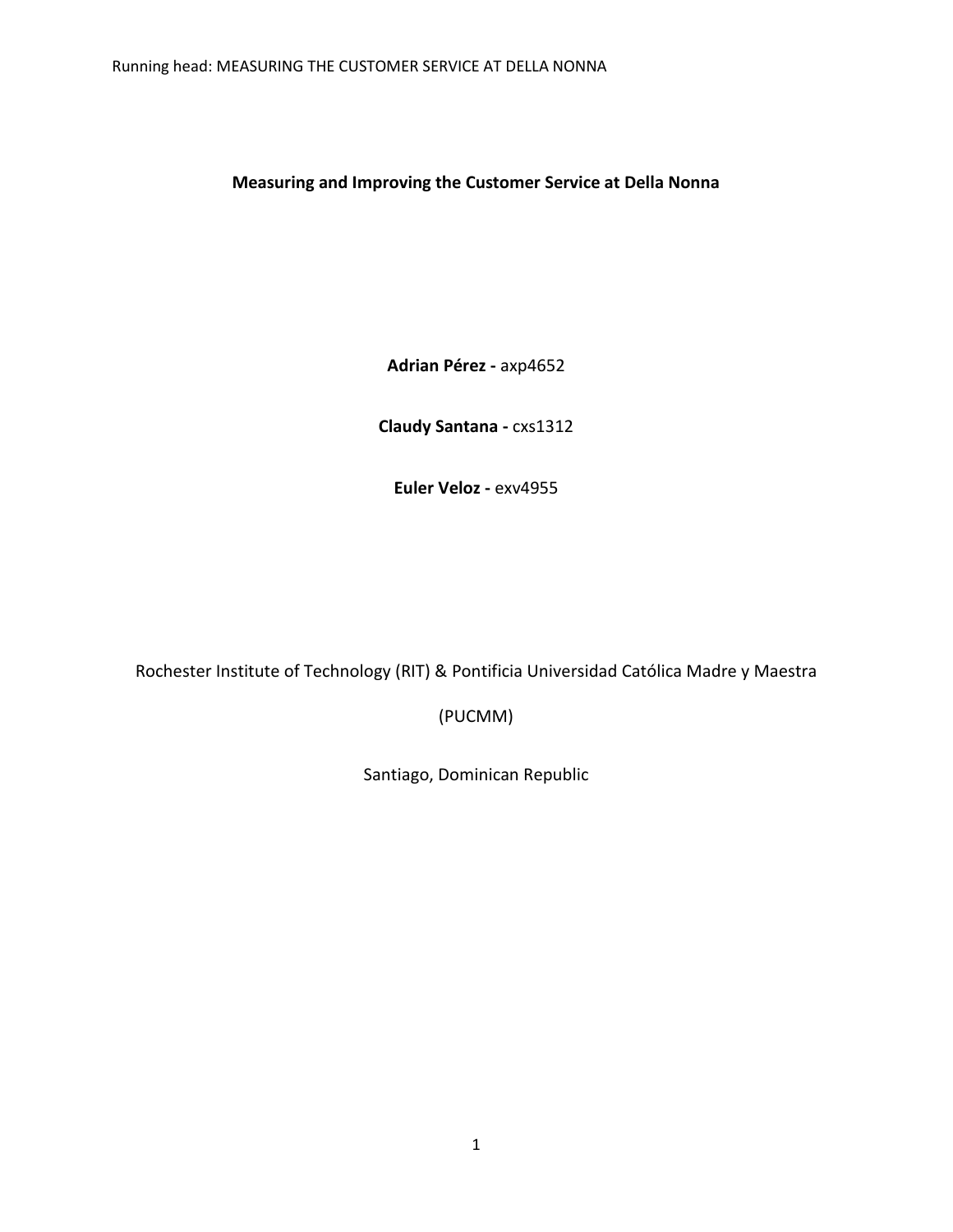# **Table of Contents**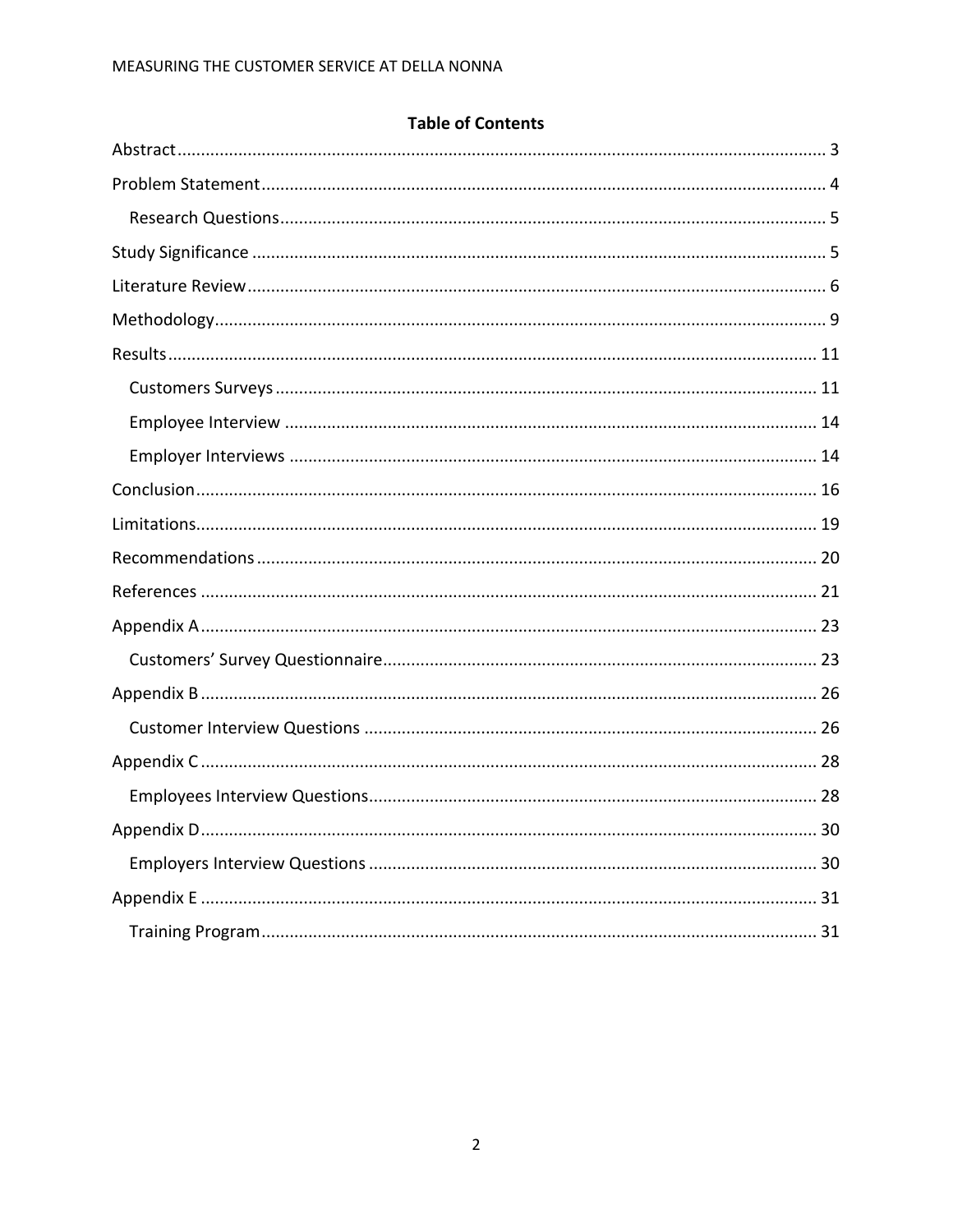#### **Abstract**

<span id="page-3-0"></span>The main purpose of this project was to measure and improve the state of the customer service provided by Della Nonna, a local pastry shop from the city of Santiago, Dominican Republic. The business opened its doors in 2008 and since then it has been providing customers with delightful desserts made using secret recipes. That said, in order to provide a consistent quality in their products, the owners serve not only as mangers, marketers, and immediate supervisors but also as cooks. This project intended to answer three important questions through the use of surveys and interviews with the owners, the employees, and the customers of Della Nonna. The results indicated that: the owners do not have a strategic plan for the business, employees lack adequate training, there are some aspects of the customer service that can be improved, and the customer perceive that they are receiving a very good customer service. These findings open the doors to new questions regarding the role of culture in the process of expecting and evaluating service quality. Recommendations were given so that Della Nonna could improve the quality level of the customer service provided.

*Keywords*: Customer Service, Service Quality, Customers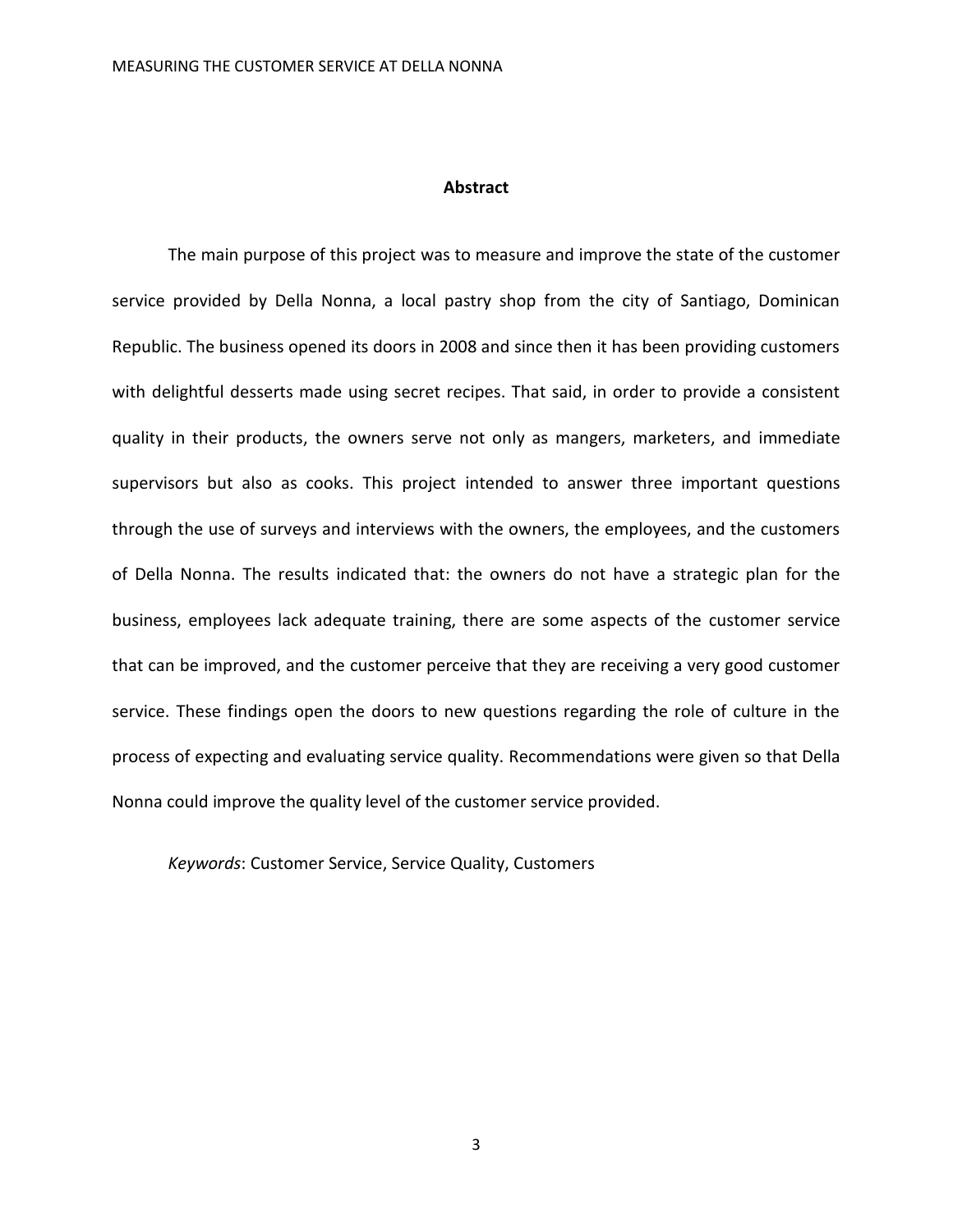#### **Problem Statement**

<span id="page-4-0"></span>Quality is essential in order to provide a good product or service (Goncalvez & Samapio, 2012). From this, companies are able to establish good business relationships with their customers by fulfilling their needs and expectations. Nowadays, companies have to understand that customers are able to choose where to give their patronage, and probably will do so if they are not satisfied. They might turn to another service provider, particularly in competitive markets such as the pastry industry, the focus of this study.

Della Nonna is one of the most popular pastry companies in Santiago, Dominican Republic. The Company was founded by Alina Hernández and Jennifer Hernández in 2008. They had the idea of creating a place where people could try and enjoy delightful desserts, all made by them. By the time this study was conducted, the company operated with two establishments: one located at Mauricio Alvarez Street, and the other at Plaza Paseo; both in the city of Santiago.

Up to this point, Della Nonna's customer service is limited since the owners serve multiple roles, including managers and cooks, at the same time. As result of this, employees lack adequate supervision and training. This does not allow the company to provide customer service with the quality level required and might constrain its' possibilities of growth.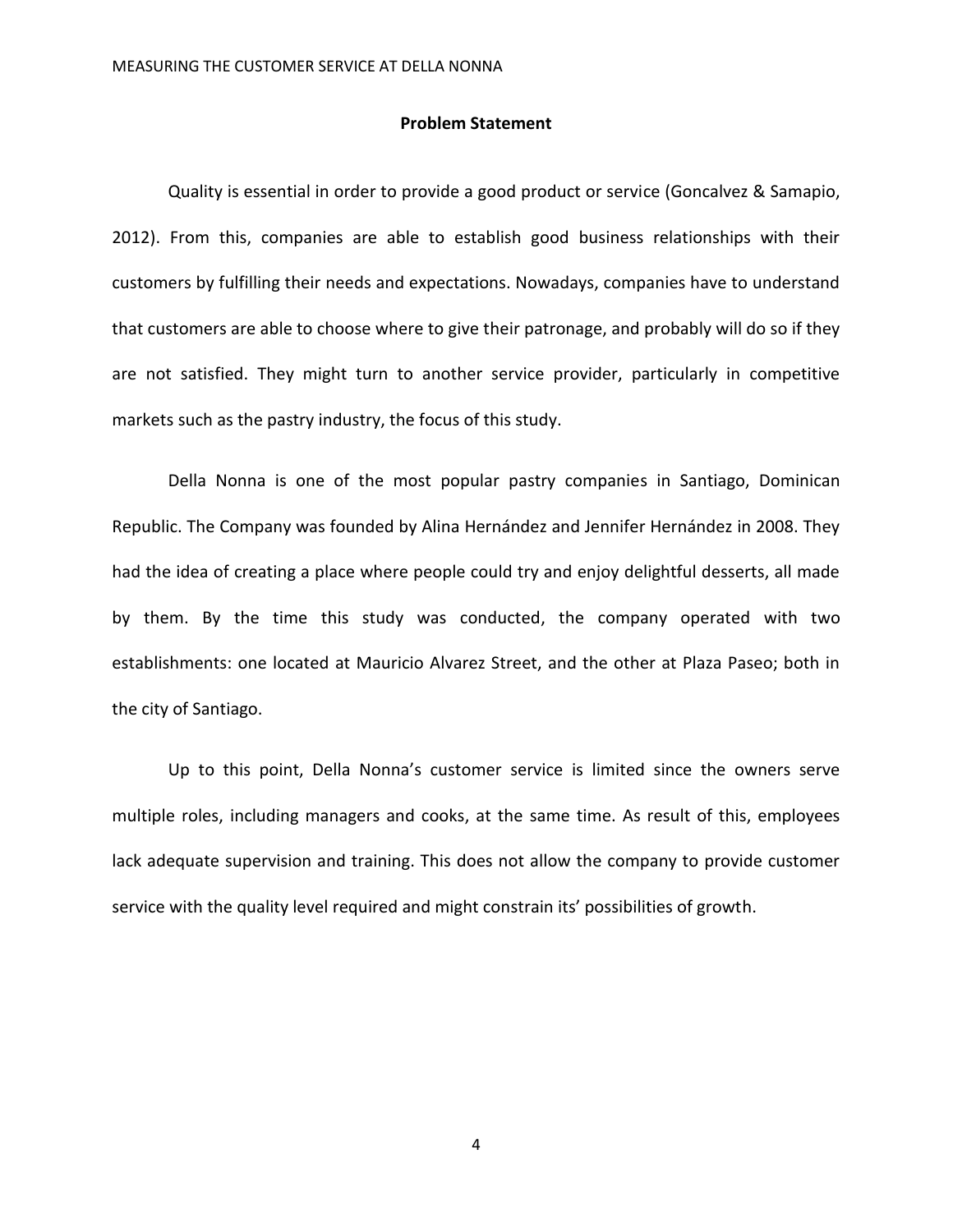### <span id="page-5-0"></span>**Research Questions**

- What is the perception customers have of the customer service provided by the company?
- For employees of this organization, what is it the company does that provides quality service?
- $\cdot \cdot$  For the owners of this organization, what is it the company does that provides quality service?

#### **Study Significance**

<span id="page-5-1"></span>The pastry market in the Dominican Republic has become very popular in recent years and thanks to the constant demand for biscuits, cakes, donuts, and other type of sweets, it has become a way to generate revenue for many independent small and medium-sized companies, especially in the city of Santiago (Medina G. & Mena A., 2011). As result, the city of Santiago is now populated by many shops that provide pastry goods. Fifa Sudejer, Sugar Treats Bakery, Karma, María Elena Noboa, Karens Candy Bar, and Evelyn Cakes are just some of the most known pastry shops, apart from Della Nonna, that are located in the city of Santiago.

As the pastry market has grown, the competition has increased as well. More companies have emerged impacting upon Della Nonna. Also, in this sector many people have started an informal pastry business, selling desserts at cheaper prices. In addition, Santiago consumers are prone to try new things. Every time a new business opens its doors, they want to try it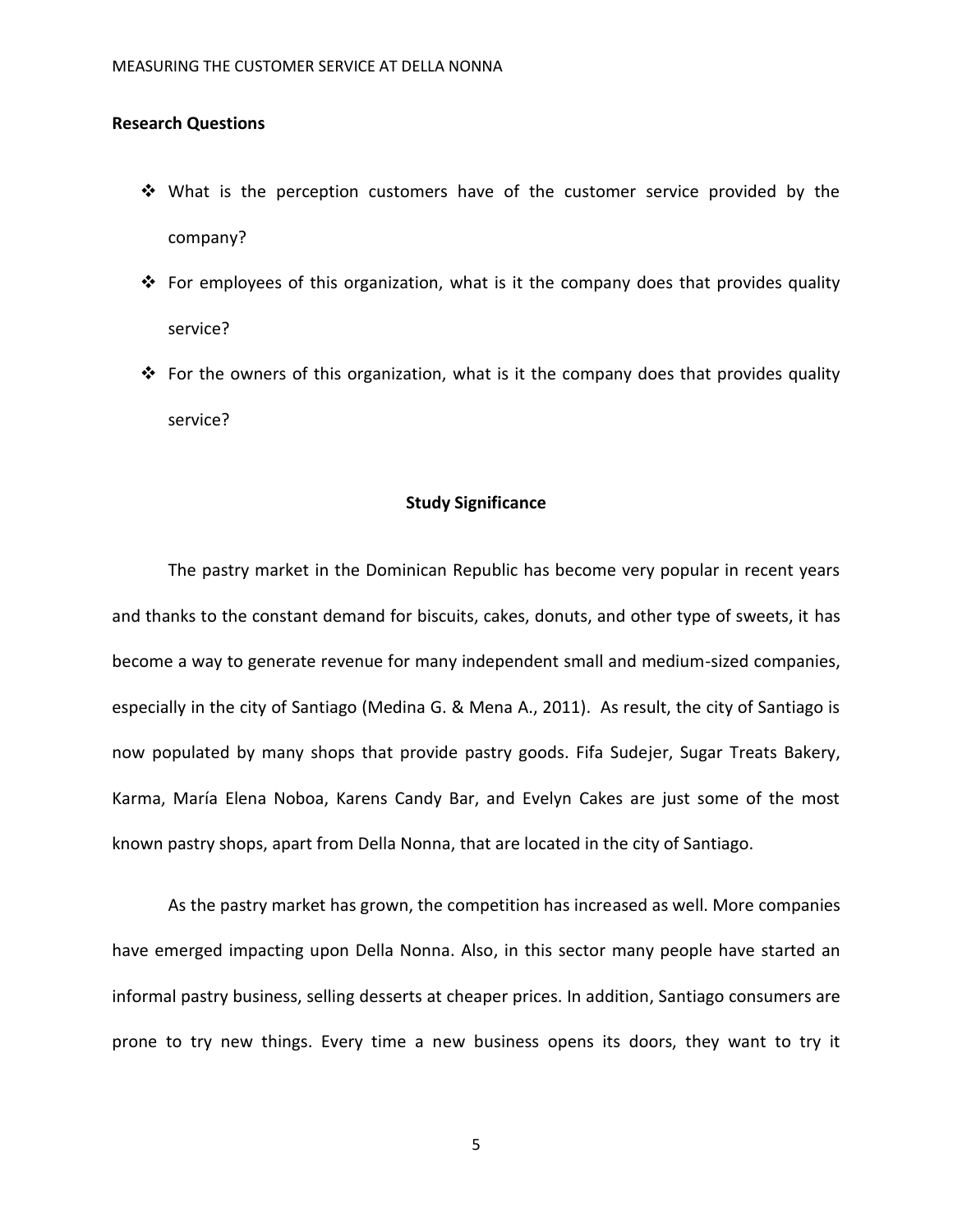immediately. Therefore, it is essential for Della Nona to ensure that their customers are happy and satisfied, allowing them to keep their actual customer base and expand beyond.

Customer service plays an essential role in the company as it creates a relationship between the customer and the company. Therefore, the company should measure the perception of the quality of customer service to recognize the performance level achieved. It is well known that a single bad customer experience can damage the company's public image and could lead to loosing actual and potential customers.

#### **Literature Review**

<span id="page-6-0"></span>Understanding and procuring customer's satisfaction is essential for every business of any kind in order to attract and retain customers (Goncalvez & Samapio, 2012). That said, customer service is all about understanding customers and meeting their satisfaction providing a good service experience. According to statistics, 3 of 5 Americans would try a different company for a better service experience and 7 out of 10 are willing to spend more with a company that provides excellent customer service (American Express Survey, 2012).

If customers receive a quality service from a business, they could potentially spread the word about their experience, refer possible customers and they, themselves, are likely to return to that business. On the other hand, if customers receive poor customer service, they will usually tell others about it, which could prevent prospective customers from trying the products or services offered by the business in matter.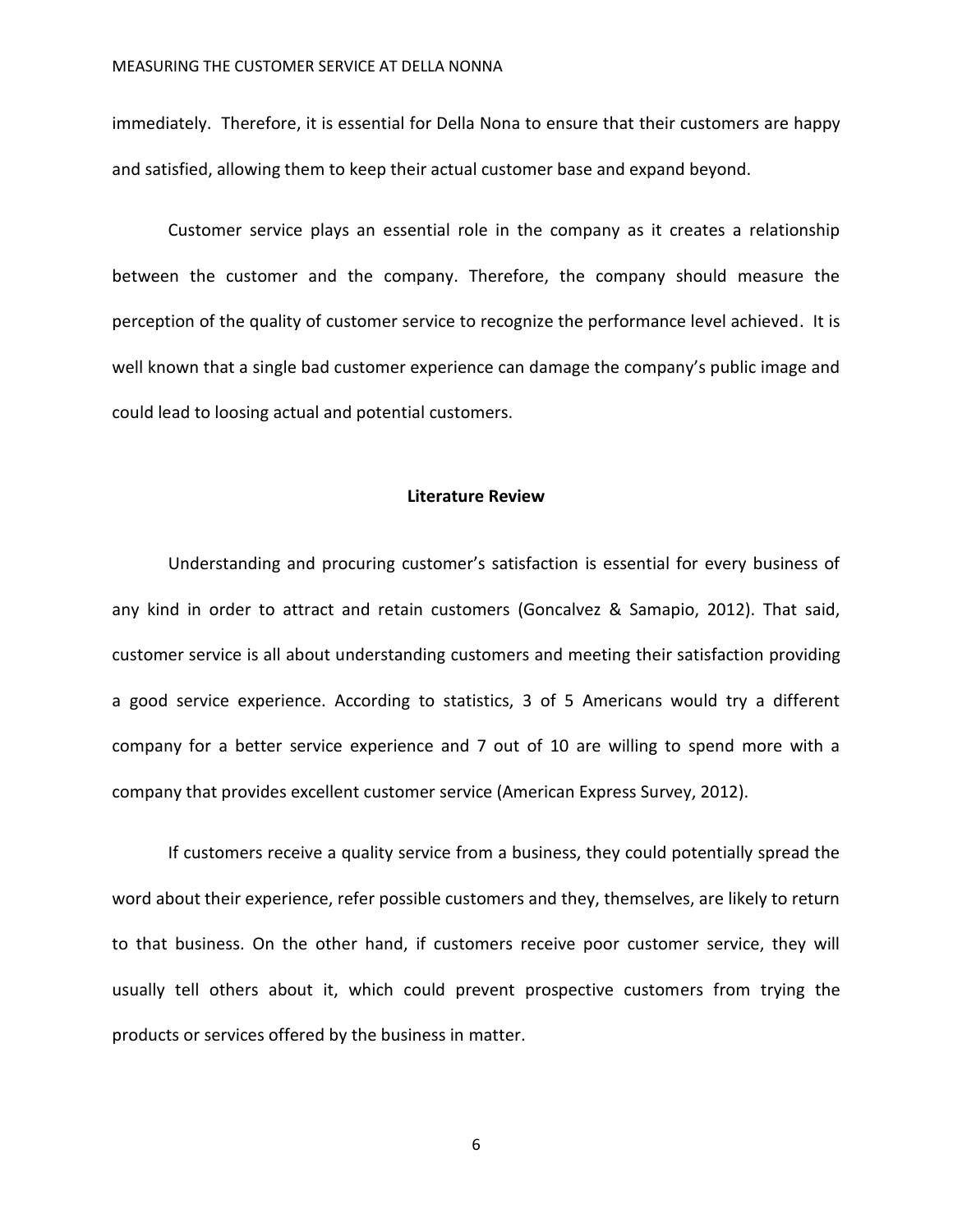Richard Gerson (1998) explained in his book 'Beyond Customer Service' that the cost of losing a customer is five to six times more than acquiring new customers. According to the author, bigger profits come as result of customer retention, loyalty, and repurchases rather than new customer acquisitions. By providing outstanding customer service, companies not only realize the benefits described above, but they can also competitively differentiate themselves from other business (Tschohl, 1997).

George Paajanen (1997) explained that having there are three pillars that sustain good customer service: the right employee, solid practices, and training. If businesses rest their efforts on just one of these pillars, the result would undermine customer service efforts.

Being diligent, friendly and helpful with customers, transmitting confidence, recalling customers' faces, names, favorite dishes or desserts, making convenient offers, ensuring the environment is attractive, following up with customers, avoiding negative phrases, actively listening to what customers have to say. These are all examples of ideal practices that lead to good customer services, most of them can be transmitted to the workforce through adequate employee training.

According to Paajanem (1997), some employees are better working with people than others. A situation like this cannot be regulated, as no matter the amount of service training or practices given to employees, some people bring natural skills, strengths and limitations to customer service. This might be good or bad, depending if these natural skills allow them to work with people. Some qualities are difficult to change, no matter how much training is done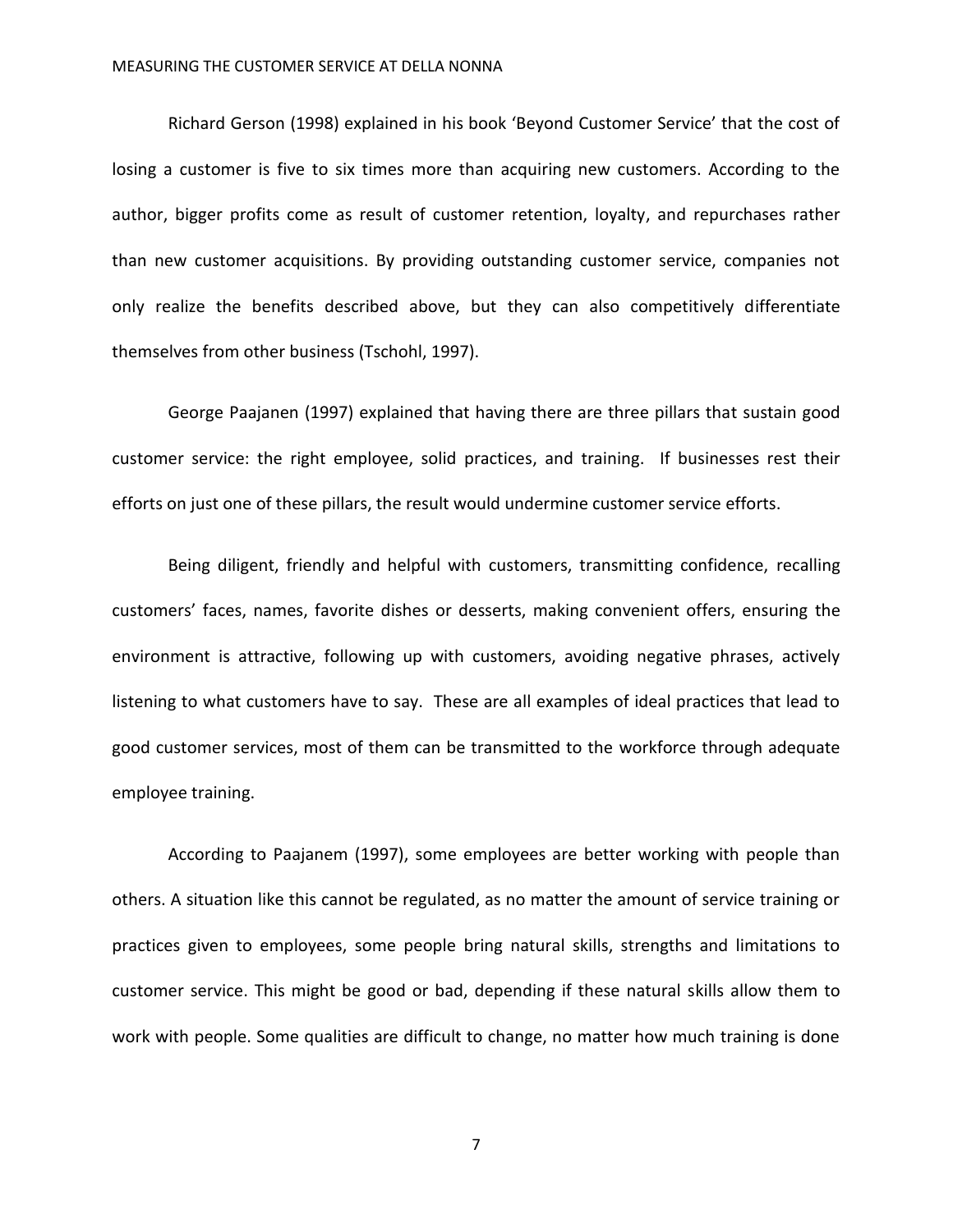or how supportive the company is. Having the right employee is, of the three pillars, the most critical and the most often overlooked.

One way to measure the quality of the customer service provided is through the SERVQUAL model. This model investigates 10 determinants into five specific components: tangibles, reliability, responsiveness, assurance, and empathy (Cronin & Taylor, 1992). However, some authors (Kang & James, 2004) have suggested that SERVQUAL as an instrument to measure service quality is insufficient in gathering the complete panorama of the service process, and that other methods, including Grönroos' model might be a more appropriate in measuring all the dimensions of service quality.

There are many reasons for focusing organizational attention and resources on continuous service improvement (Leevob & Scott, 1994). The lack of a customer service philosophy is one of the most common reasons for poor customer service (Gerson, 1998), this is why adopting a customer orientation philosophy and the implementation of the main principles of continuous service improvement is essential for every business according to Grigoroudis (2010), and is enough reason to justify the constant evaluation and analysis of customer satisfaction.

By committing towards the same goal, providing a good customer service, management can easily realize an increase in satisfaction and referrals on the part of the customers, an increase in productivity from employees that feel identified with customers, and an increase in profitability for the business (Gerson, 1998).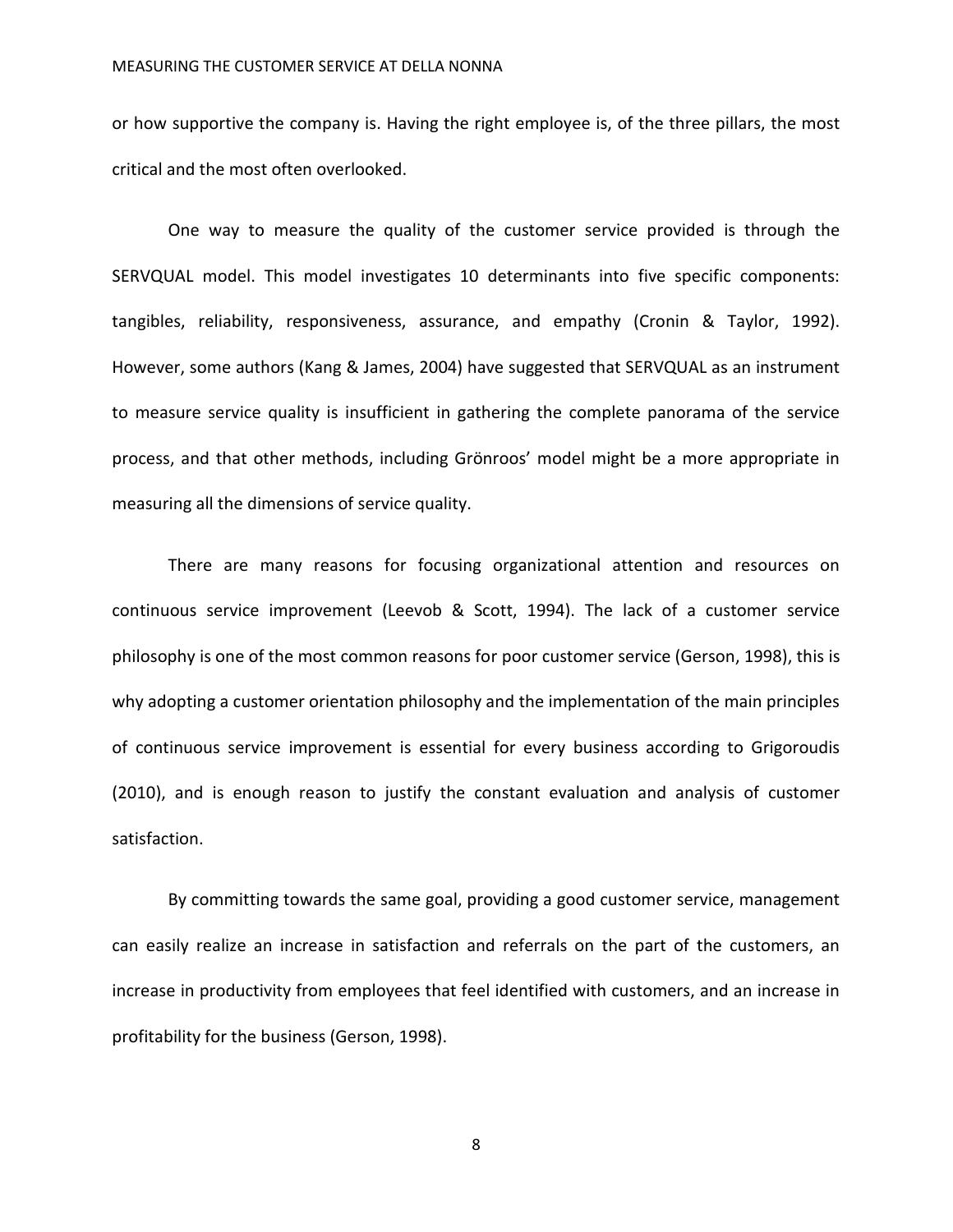#### **Methodology**

<span id="page-9-0"></span>The purpose of this project was to measure and improve the customer service that Della Nona provides to its' customers. Therefore, we explored in many levels the way customer service was delivered, how the customers perceived the service provided by the company, and how the personnel understand the service quality was achieved.

This research project was conducted through a mixed method approach. We collected data by surveying the customers and interviewing the employees, employers and customers; then, this data was used to answer the research questions of this study.

Since the population of the city of Santiago de los Caballeros, according to the IX Population Census (2010), was 942,509 and we didn't know which ones were customers, we planned to survey a random sample of one hundred customers, which were identified as soon as they made any purchasing of products in Della Nonna. From this sample, we also interviewed a selection of twenty random customers, ten from each location of Della Nonna. This provided more in-depth information about what specifically the customers would like to see enhanced in customer service. These customers were given with one of the products offered by Della Nonna in return for their participation.

With the customer surveys we ascertained the demographic characteristics of Della Nonna customers, nevertheless, it also helped to determine the strengths of the company and the things that could be improved. All of these things are important for Della Nonna in the near future. A copy of the survey can be seen in Appendix A.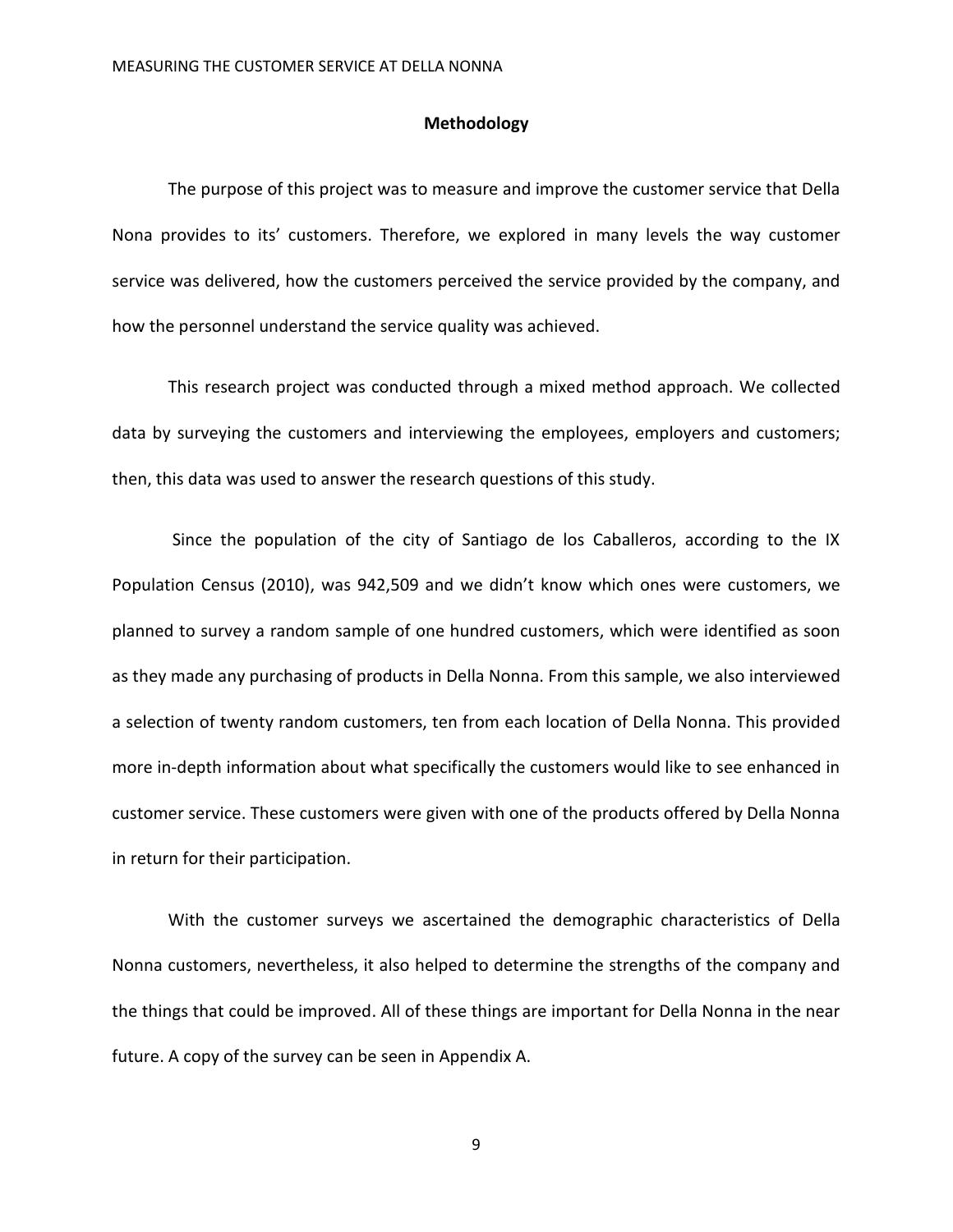#### MEASURING THE CUSTOMER SERVICE AT DELLA NONNA

As mentioned above, twenty random customers were selected for an in-depth interview. The customers were chosen two per hour and per location and were also part of the hundred that were surveyed. These interviews were focused on providing more in-depth information about the level of service quality at Della Nona pastry shop. A list of the questions that were asked can be seen in Appendix B.

Employees and employers were interviewed to identify their knowledge about customer service and to know what they were doing to ensure the provision of good service to customers. We also interviewed all the employees and one of the owners. By the time this study was conducted, Della Nonna had sixteen permanent employees. Three of them worked from Monday to Saturday in the kitchen which was located in the main shop. Four worked behind the counter at the main shop from Monday through Saturday, four worked behind the counter at the shop located at Plaza Paseo Santiago, also from Monday to Saturday. Sundays were covered by two employees at the main shop and two employees at shop in Plaza Paseo Santiago. A list of the questions that were asked to the employees can be seen in Appendix C.

Finally, only one of the two owners, Alina Hernández, was interviewed –this because Jennifer Hernández was in postpartum period by the time the study was conducted. The purpose of this interview was to gain insightful information regarding the perceptions and personal views of the administration regarding their own business. The interview questions the owners of Della Nonna were asked are listed in Appendix D.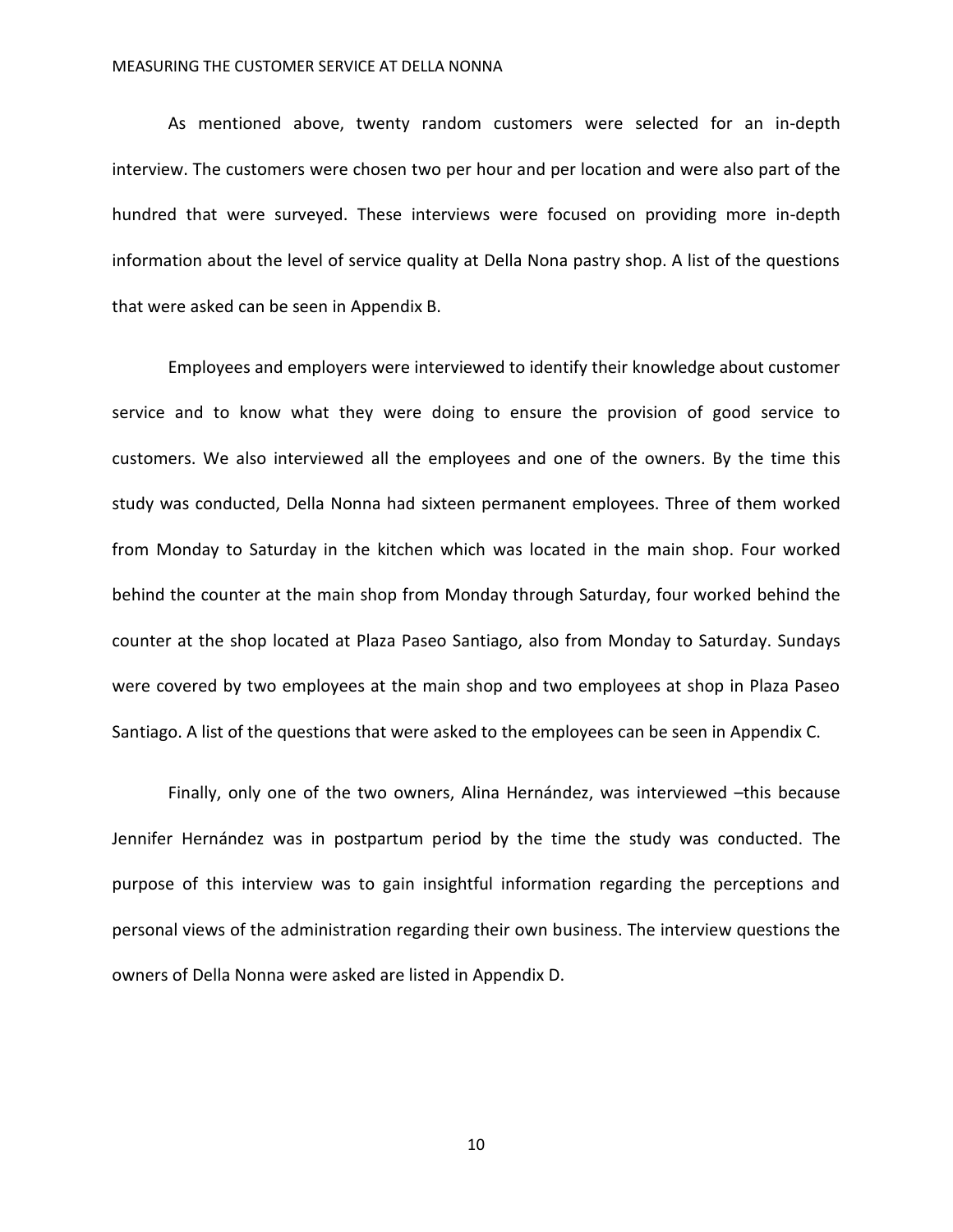#### **Evaluations and Outcomes**

In the development of this research we determined the quality of the customer service offered by Della Nonna in both locations. Also, this research determined the perceived quality of services from customers, and the ability of the company to achieve it.

The results from this research were obtained by applying surveys to customers that visit to Della Nonna and by interviewing the staff and owners of the company. This was vital in helping us to determine how we could improve the customer service experience offered by Della Nonna. The results of the study were used to develop the enhancement plan for customer service at the Della Nona. This plan is included in the conclusion and results of the research.

#### **Results**

#### <span id="page-11-1"></span><span id="page-11-0"></span>**Customers Surveys**

From the results obtained, we could observe that 62% of the customers are below the age of 25 years old. Also, 46% of the customers are students while the 38% are private employees. 76% of the customers are single and 49% visit the restaurant occasionally. In addition, the surveys showed that 70% of the customers are females while only 30% are males. These results suggest that Della Nonna's customers are mostly young-single female students that visit the restaurant occasionally.

According to the surveys conducted on this study, 95% of the customers consider that it is easy to purchase products at Della Nonna. This could be influenced by the fact that many schools are located nearby the restaurants. In addition, college students do not have any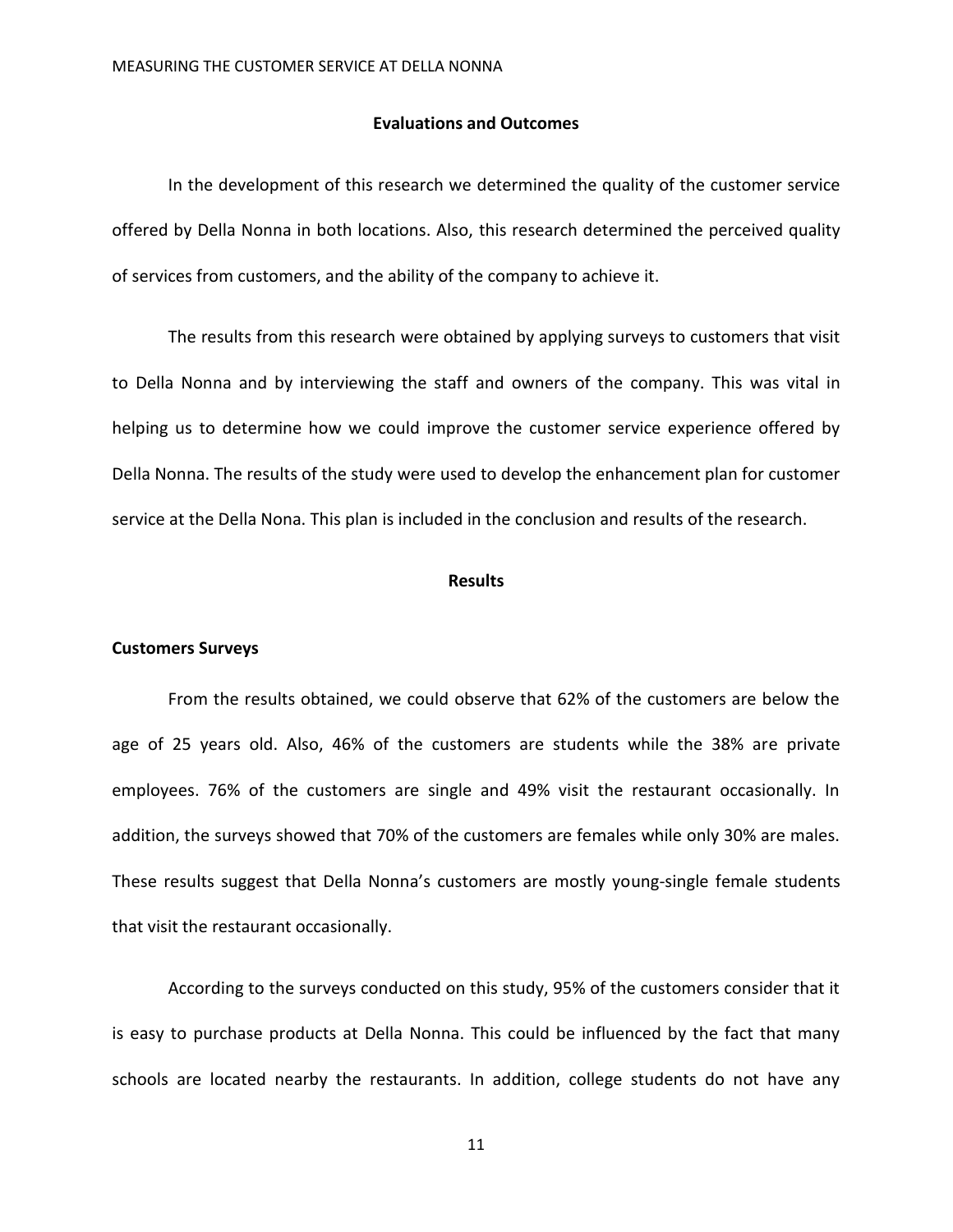#### MEASURING THE CUSTOMER SERVICE AT DELLA NONNA

difficulties going to the pastry shops because they are located in two convenient locations. Hence, it is reasonable that they find it easy to acquire Della Nonna's products.

The customers (93%) surveyed considers the selection of the products is adequate for their needs. This could be because the bakery has salty and sweet snacks as well as very popular hot and cold beverages. Moreover, customers are able to pre-order, paying when they pick the order up at the pastry shop. Nevertheless, it could be understood that 86% of the customers are satisfied with the variety in the selection of the product (52% agree and 34% strongly agree). This comes from the high variety of cheesecakes that Della Nonna offers that are popular. Also, 86% of the customers consider that their cost is competitive (75% agree and 11% strongly agree). Satisfaction could stem from the different portion sizes in which products are offered. In fact, 100% of the customers consider that the quality of product is outstanding.

The quality of Della Nonna's physical space ranks very well. In fact, 88% of the customers find that the facilities are convenient and 26% consider the quality is excellent. Also, 82% of the customers find that table availability is good while 61% agree that the waiting time to be served is adequate. In addition, all the customers surveyed consider that the cleanliness of the restaurant is good while 60% find the furniture comfortable. Additionally, 77% of the customers consider that the employees are well uniformed.

According to the surveys, 71% of the customers respond that the employees greet them when they arrive and 79% believe that the employees make visual eye contact with them; however, 80% of the customers consider that they do not received any recommendations from the employees. On the other hand, 69% of the customers consider that the employees are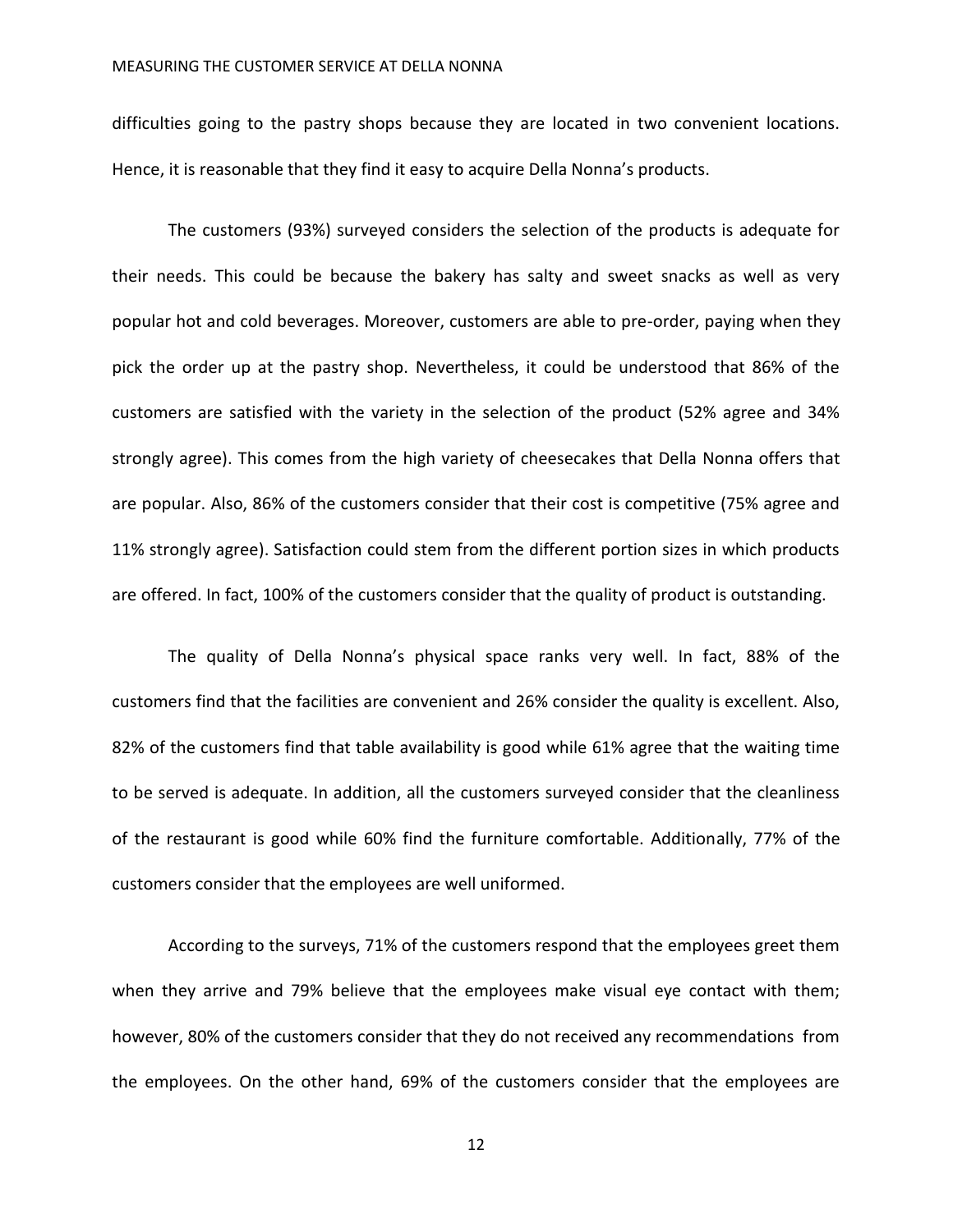#### MEASURING THE CUSTOMER SERVICE AT DELLA NONNA

somewhat helpful and 20% consider that they are very helpful; 76% of the customers consider that the employees are courteous. In addition, 77% of the customers find that the employees react well to their complaints and suggestions, 77% believe that the customer employee interaction is genuine. In fact, 72% of the customers consider that the customer service experience is good and 22% claim that it is excellent. All this data suggests that the customer service at Della Nonna is outstanding added to the fact that 99% of them would recommend the bakery.

Although the customers ranked Della Nonna's customer service very well, 69% believe there is room for improvement. Some of the factors mentioned include the customer service could be more personalized and empathic, the employees should be better trained, they should be able to make suggestions, and improvement in the billing.

#### *Customer Interviews*

From the results obtained in the customers' interviews, we find 60% of the customers have gone to Della Nonna since it first opened. Furthermore, these customers believe that the bakeries product quality is very high including the following characteristics: portion size, freshness, appropriate temperature, healthiness, variety, and cost. Nevertheless, they wish that Della Nonna could offer customizable products in their menu. In addition to this, they agree that while employee attention and treatment are the most important aspects of customer service, they think that the employees are often slow and could perform better and be more empathetic.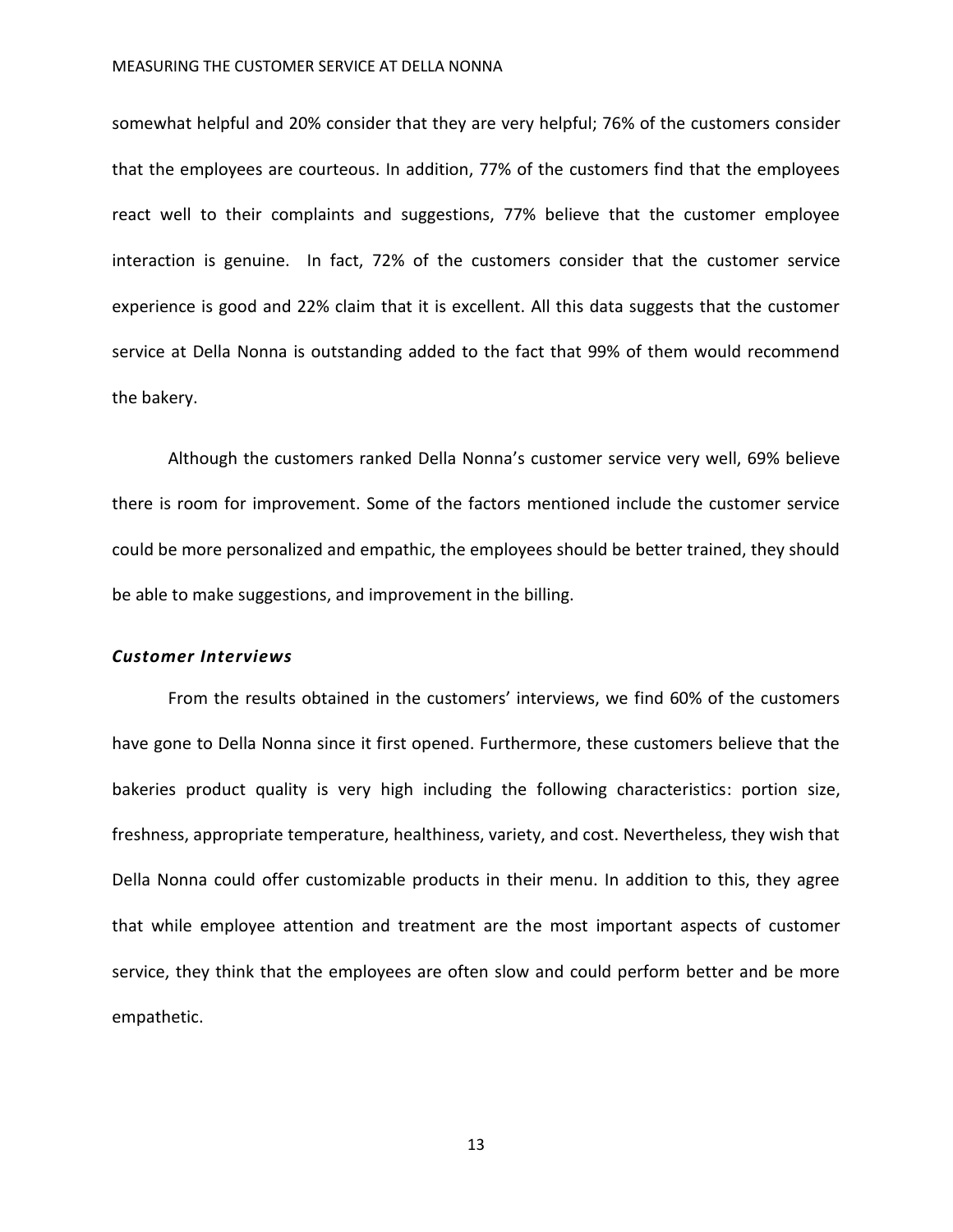### <span id="page-14-0"></span>**Employee Interview**

From the results obtained in the employees' interviews, we could found there is a high employee turnover as 75% of the employees have been in the company for less than one year. There are some team-work environment issues; none of the employees has been trained in customer service nor do they use any customer service practices and they don't feel identified as part of the business. In addition, through the interaction with the employees, we can infer that employees don't feel committed to the company as they are not treated as spokes-persons for the company.

# <span id="page-14-1"></span>**Employer Interviews**

From the results obtained in the employer' interviews, we found that, in a scale of 1 to 10 where 10 is the highest, they believe that their customer satisfaction level is only at 8 as it is difficult to find qualified staff. The staff consists mostly of students who hold Technician Degree and must be taught the basics, once this happens they do not receive any further updates. Also, they believe that if they had qualified staff they could provide better customer service and they recognize that few employees last more than a year. Therefore, the employees are not a stable group, worth investing in training. They further understand they cannot have people with college degrees as they cannot afford to pay them.

The owners recognize that Customer Service is what differentiates a business from another; as anyone can eventually make a dessert. So far, they have received few direct complaints related to the customer service they provide, when they do customers have mainly complained about the way they have been treated by employees.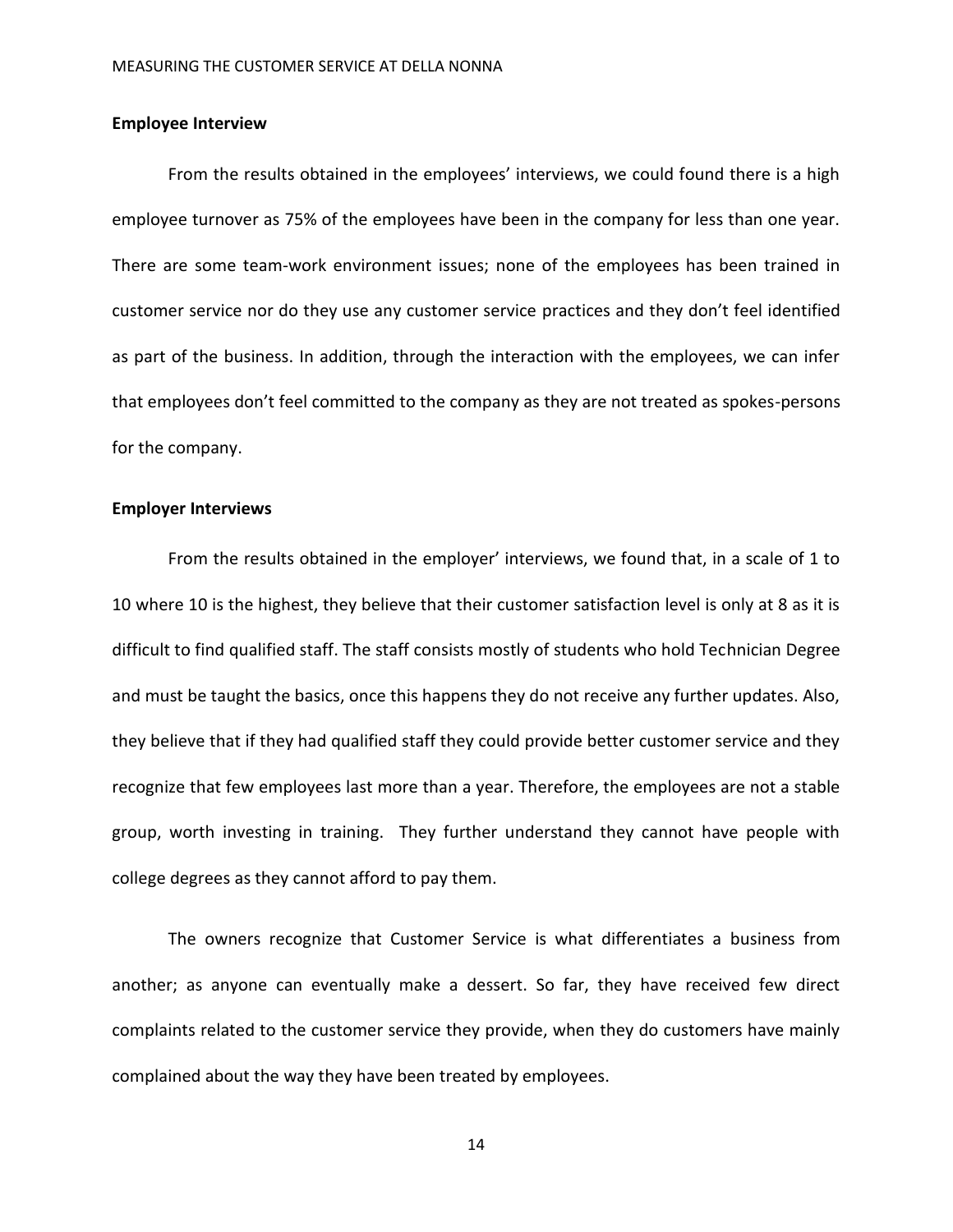#### MEASURING THE CUSTOMER SERVICE AT DELLA NONNA

They are aware that most of Della Nonna customers are young students. They do not have plans to expand Della Nonna to other cities. They consider that they don't have the organizational structure to expand their business and have realized that managing employees is not as easy as they thought. They can barely provide a basic training to their current staff, and currently do not want to delegate managerial or operational functions to the employees.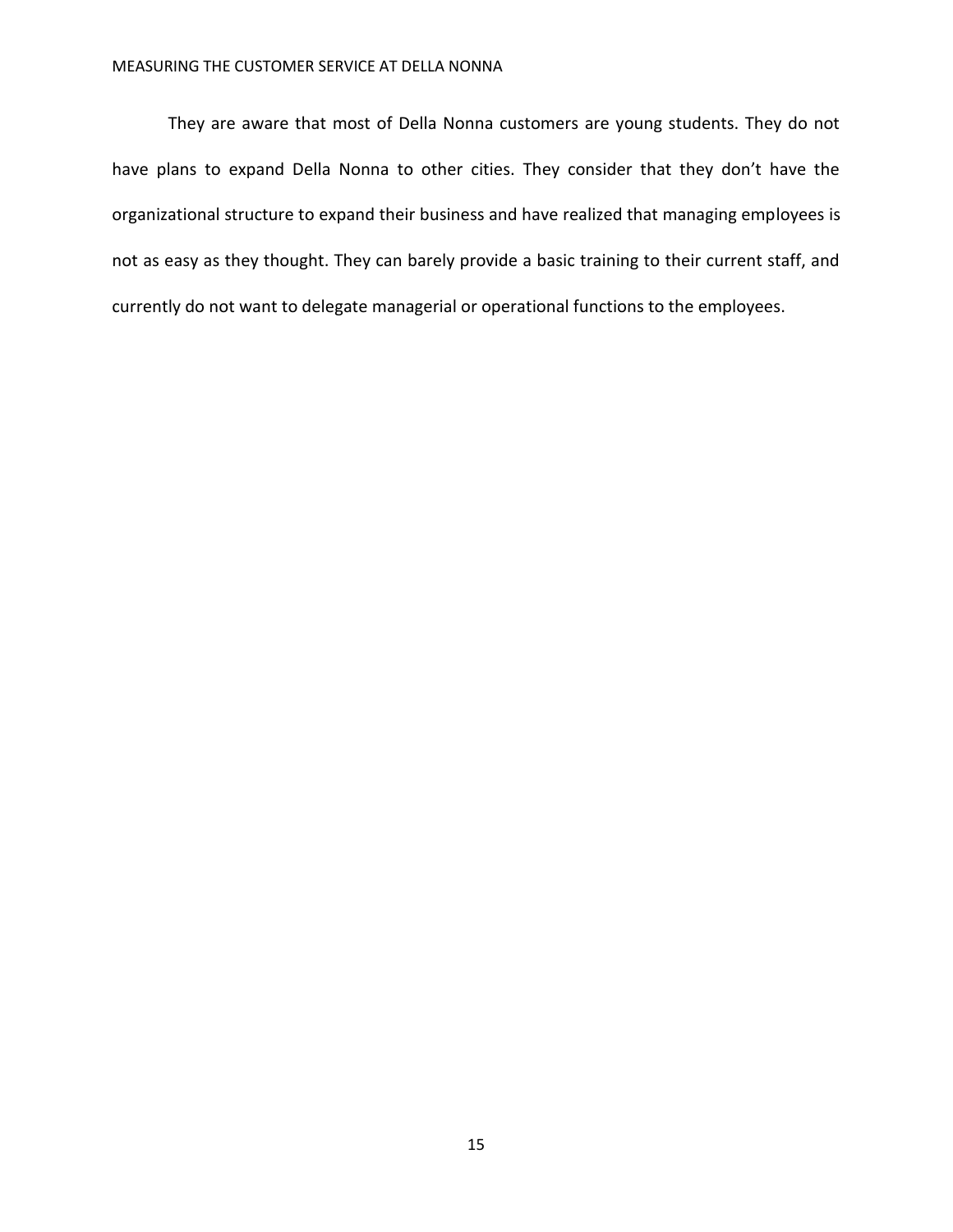#### **Conclusion**

<span id="page-16-0"></span>With this study we sought to measure the quality of the customer service provided by Della Nonna and to provide practical solutions on shortcomings found. As we mentioned before, the competition in the pastry shop market has been increasing in the city of Santiago and because of this pressure it is very important that Della Nonna is able to maintain their current customer base as happy and satisfied by offering outstanding customer service. As Alina Hernández previously said in her interview: "anyone can make a sweet, it's the service that differentiates a company from other". The response to the research questions are as follows:

- What is the perception customers have of the customer service provided by the company?
- $\cdot \cdot$  For employees of this organization, what is it the company does that provides quality service?
- For the owners of this organization, what is it the company does that provides quality service?

RQ1: What is the perception customers have of the customer service provided by the company?

According to the results of the study, the customers' perception of the customer service provided by the company is very good although they recognize there are some areas to improve, such as customer compliance, employee formality, customer empathy and personalization. In addition 100% of the customers expressed that they would return to the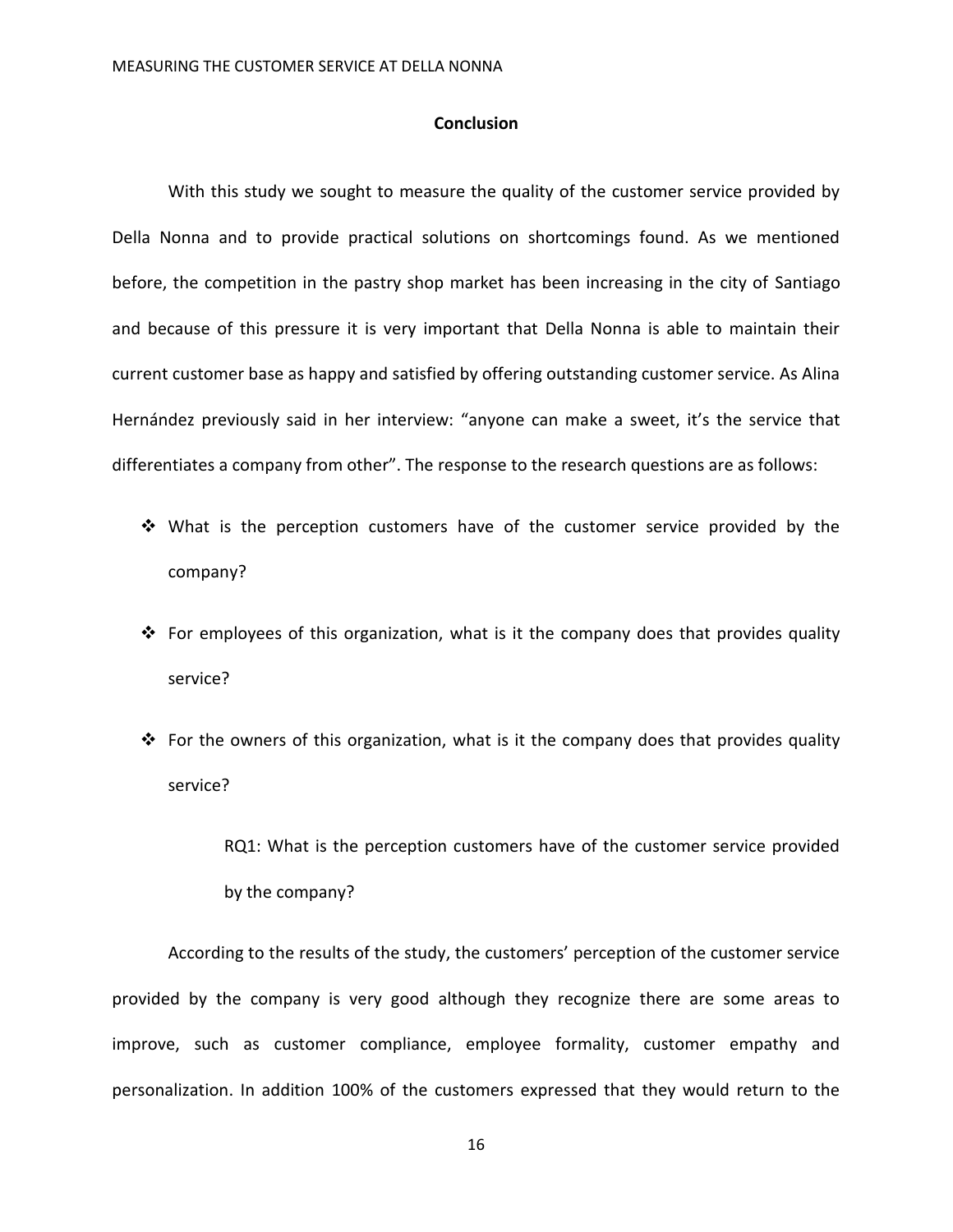restaurant and that they would recommend it to other ones. We concluded that customers really appreciate the product quality, variety, and price over the service offered.

In spite of good rankings some customers expressed the company can improve the attitude the employees have when delivering their service.

A possible reason of why customers rated the customer service of Della Nonna in such a positive manner might be influenced by the Dominican culture of product preference over service. According to Seo (2012), culture can have a strong impact on expectations and evaluation of service quality. Customers from different backgrounds are accustomed to their standards of service quality; therefore, it is important to look at the service culture in their country. This helps to understand Dominican's that give more importance to the quality of the product that they are receiving than the quality of the service. In these results the customers gave the bakery positive results, but they did suggest improving the quality of the service provided by Della Nonna.

This preference of quality product over quality service could potentially be an area for those interested in research in this area. There is the potential to investigate Dominican consumer's reactions on quality of customer's service and how they rate the service that they are receiving without relating it with the product.

RQ2: For employees of this organization, what is it the company does that provides quality service?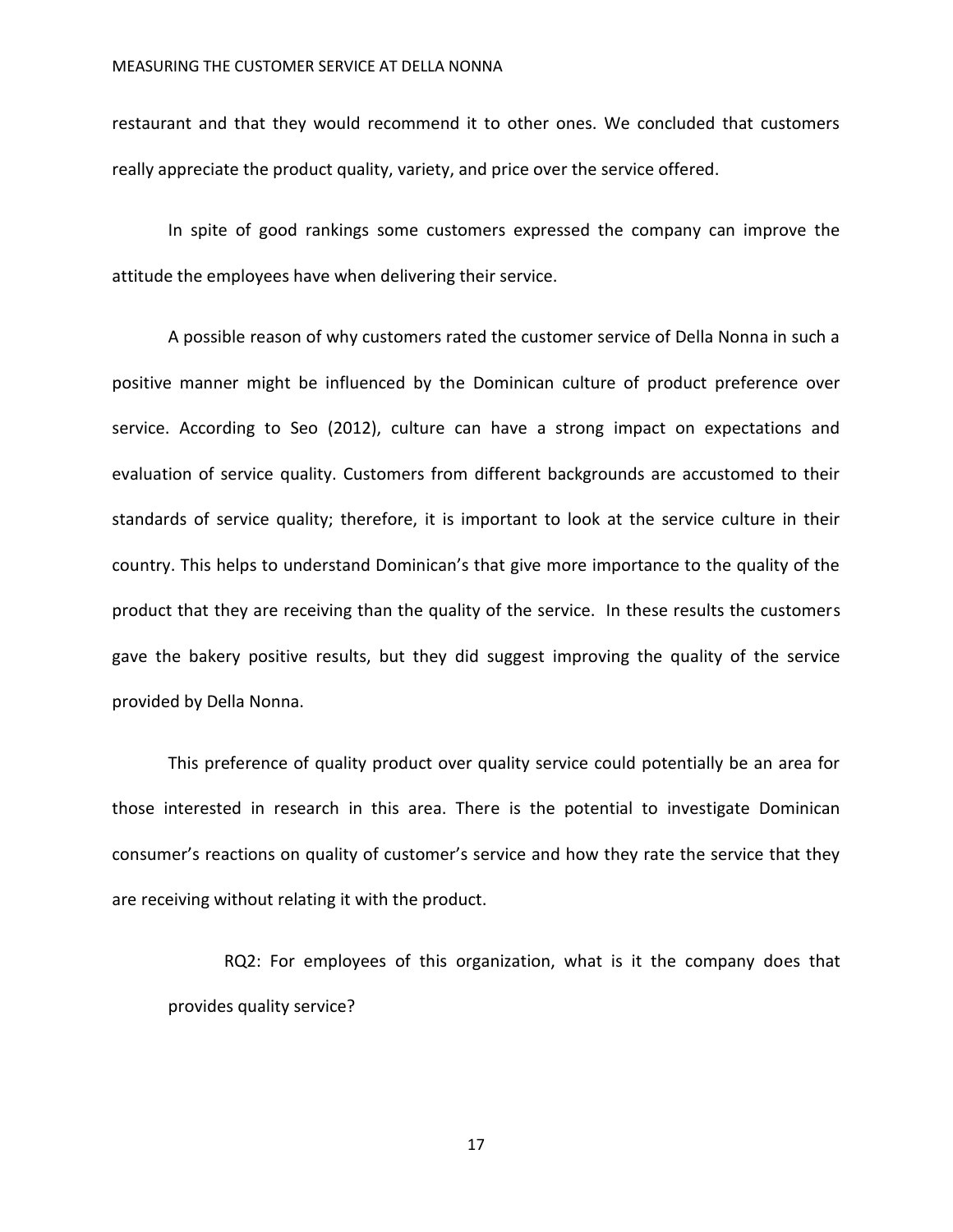#### MEASURING THE CUSTOMER SERVICE AT DELLA NONNA

According to the results of the study, the employees try to do their best to satisfy the customers. They try to give fast responses, to ask for feedback, and to be empathic. But, there is no clear direction in the company about what they are supposed to do in order to provide quality service. These customer service problems are influenced by the fact that the employees have not received good training. Also, they are not being properly monitored by the management, and they are not receiving constant feedback from the management on the quality of their customer service as well. In addition, as Della Nonna has a high employee rotation customers are constantly encountering new faces. Therefore, with the passage of the time, it will be more difficult for management to ensure good customer service if the rotation of personnel and lack of monitoring and training continues in Della Nonna.

RQ3: For the owners of this organization, what is it the company does that provides quality service?

According to the results of the study, the owners of the organization do not have any strategic or action plan to coordinate their operations. Furthermore, they only provide the employees with feedback and advice after a problem reaches them. In addition, they do not have any integration of the customer service into the value proposition of Della Nonna. Therefore, they cannot guarantee a good execution of the operations since they are involved in every aspect of the company so they do not monitor the customer service provided by the employees day by day.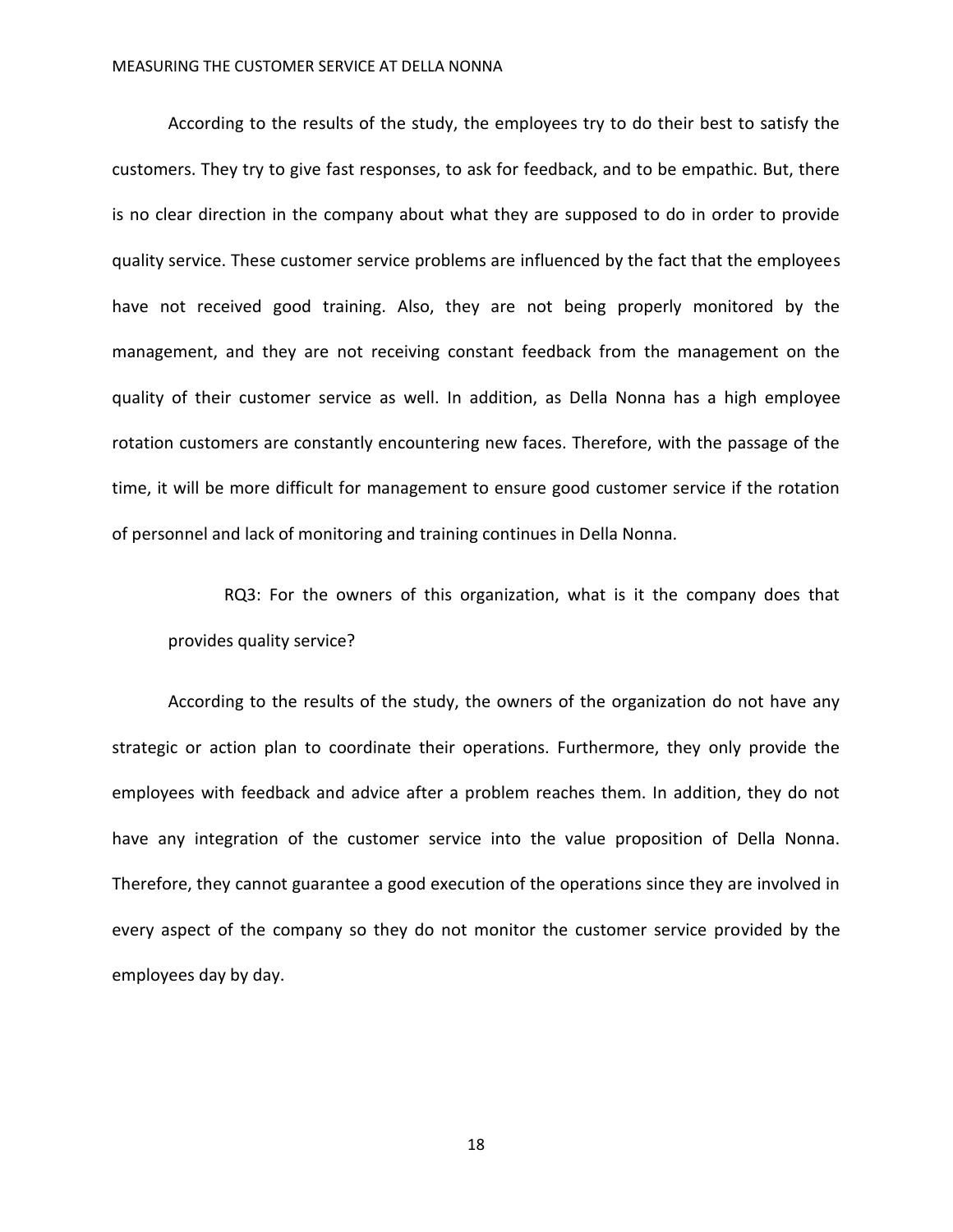# **Limitations**

<span id="page-19-0"></span>The study had some limitations. First of all, the Della Nonna customers usually prefer pick up instead of eating at Della Nonna, which means they didn't have much time to answer the customer's surveys; this could have affected the results of the study because they could have answered them without concentrating on each question. Another possible limitation of the study was that many of the customers that attend to Della Nonna are very young that sometimes don't have the knowledge to answer the questions in the correct form.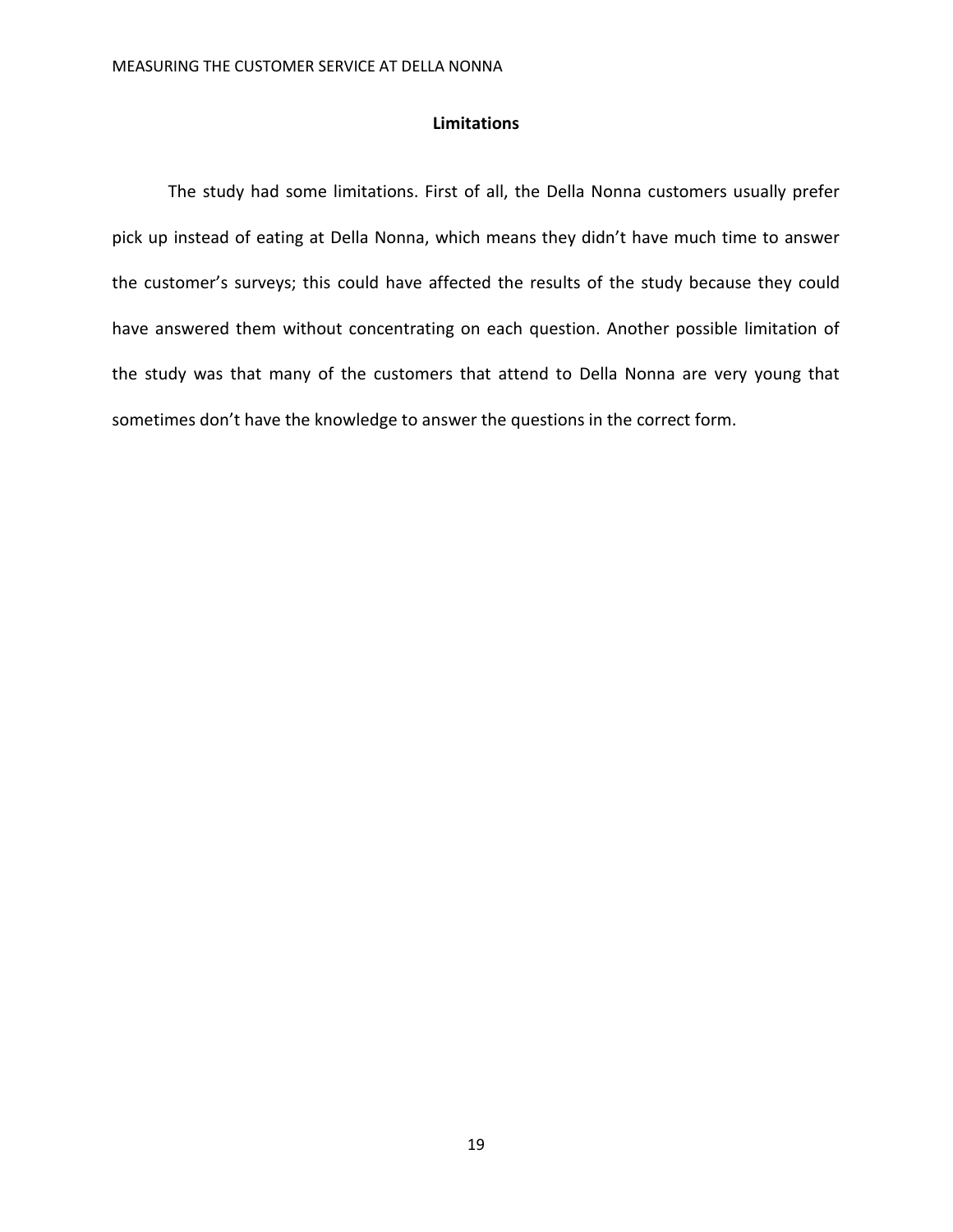#### **Recommendations**

<span id="page-20-0"></span>The study's results lead us to recommend to Della Nonna that they should start providing training programs to their employees, which will help them improve the quality of the service that they are providing to customers. A well designed program should cover enough material so that employees can master all the products and services, techniques to properly serve and autonomously satisfy customers need in every situation. We also recommend employers to start giving well trained and capable employees more responsibilities, which will help the employees to not be so dependent on the employers. Another recommendation is to create a CRM program that will help providing customers a more personalized service; this will help maintain the current customers and to attract new customers to Della Nonna.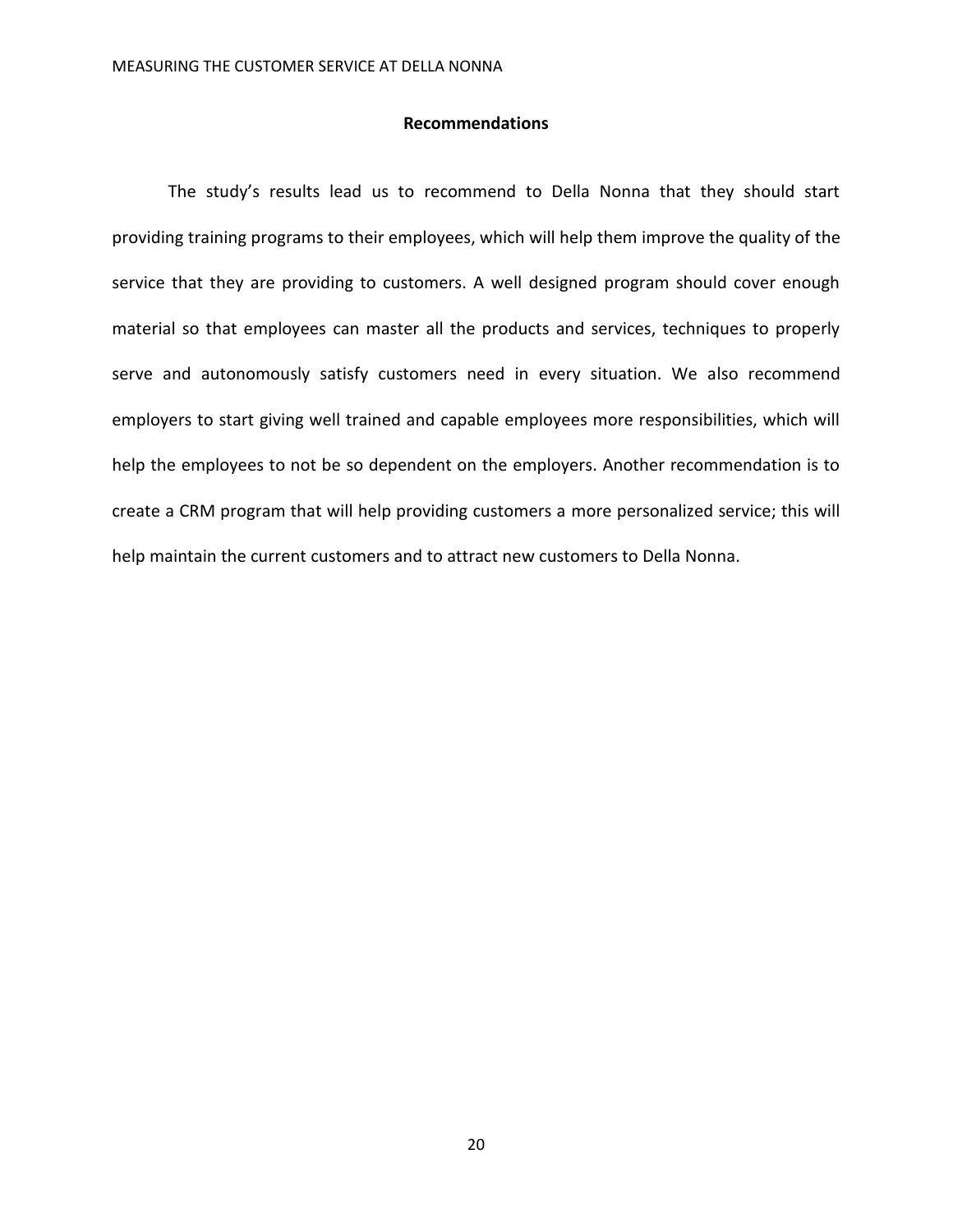#### **References**

- <span id="page-21-0"></span>Creswell, J.W. (2014). *Research design: qualitative, quantitative, and mixed methods approaches (4th Ed.)*. Thousand Oaks, CA: SAGE Publications, Inc.
- Cronin, J. J., & Taylor, S. A. (1992, July). *Measuring Service Quality: A Reexamination and Extension*. *Journal of Marketing, 56*, 55-68. doi: 10.2307/1252296
- Gerson, R. F., (1998). *Beyond Customer Service*. Boston, MA: Cengage Learning. Retrieved from www.cengage.com/
- *Good Service is Good Business: American Consumers Willing to Spend More with Companies That Get Service Right, According to American Express Survey*. (2011, May). Retrieved from Americanexpress.com website: http://about.americanexpress.com/news/pr/2011 /csbar.aspx
- Gonçalves, H. M., & Sampaio, P. (2012). *The customer satisfaction-customer loyalty relationship*. Management Decision, 50(9), 1509-1526. doi:10.1108/00251741211266660
- Grigoroudis, E., & Siskos, Y. (2010). *Customer Satisfaction Evaluation: Methods for Measuring and Implementing Service Quality*. doi: 10.1007/978-1-4419-1640-2
- Kang, G., & James, J. (2004). *Service quality dimensions: An examination of Grönroos's service quality model*. Managing Service Quality, 14 (4), 266-277. doi:10.1108/09604520410546806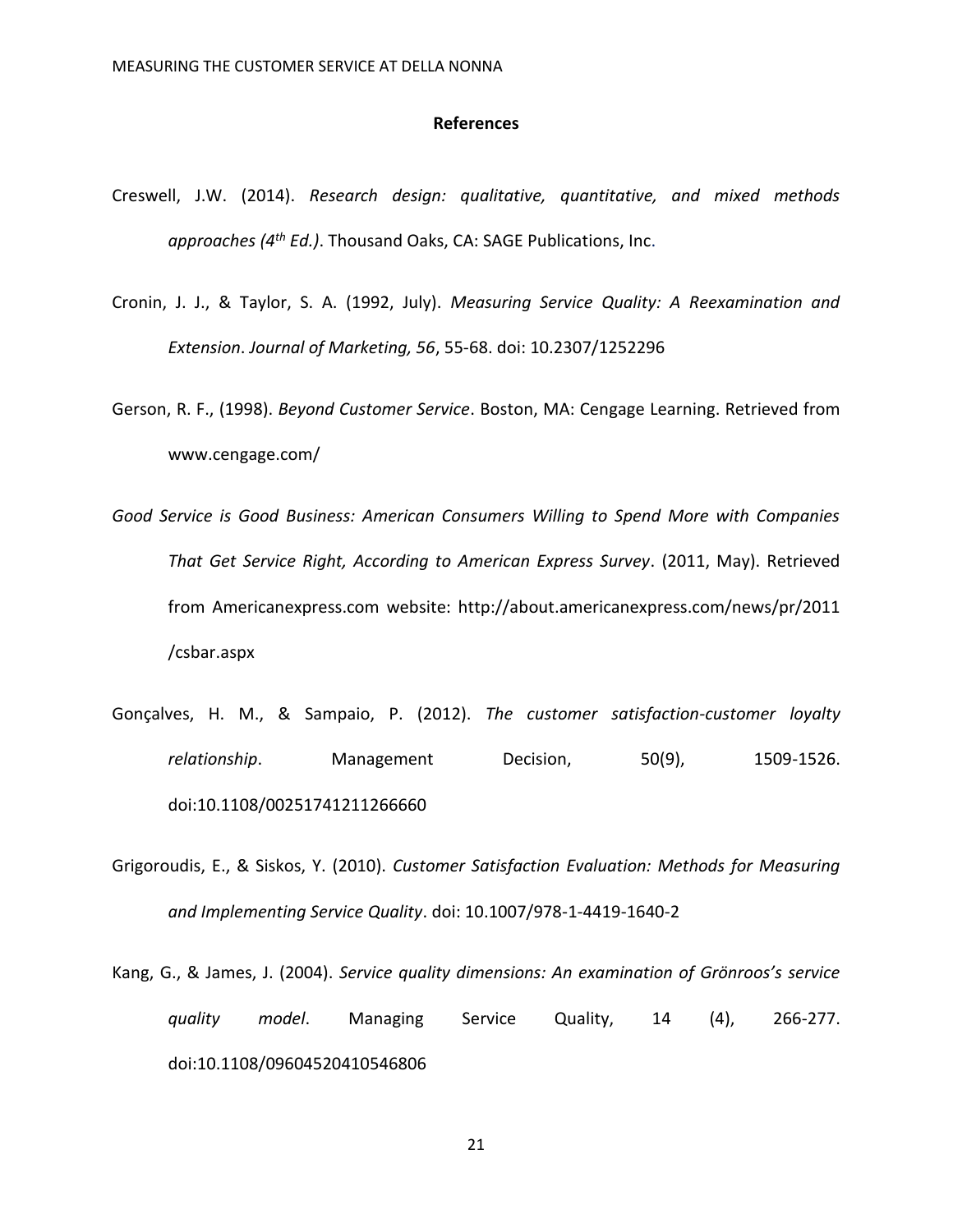- Leebov, W., & Scott, G. (1994). *Service quality improvement: The customer satisfaction strategy for health care.* Chicago, Ill: American Hospital Pub.
- Medina G. & Mena A. (2011, September 9). *El arte de la pastelería en Santiago*. Retrieved from Listin.com.do Website: http://www.listin.com.do/el-norte/2011/9/8/202796/El-arte-dela-pasteleria-en-Santiago
- Paajanen, G. (1997, September). *Customer service: Training, sound practices and the right employee.* Discount Store News, 36 (18), 20. Retrieved from www.lf.com
- Santana, R. (2011, March 14). Santiago supera la población del DN. *Listín Diario.* Retrieved from http://www.listin.com.do
- Tschohl, J. (1997, November). *Empowerment: The key to customer service.* The American Salesman. Burlington: National Research Bureau. Retrieved from [http://www.national](http://www.national-research-bureau.com/about_us.html)[research-bureau.com/about\\_us.html](http://www.national-research-bureau.com/about_us.html)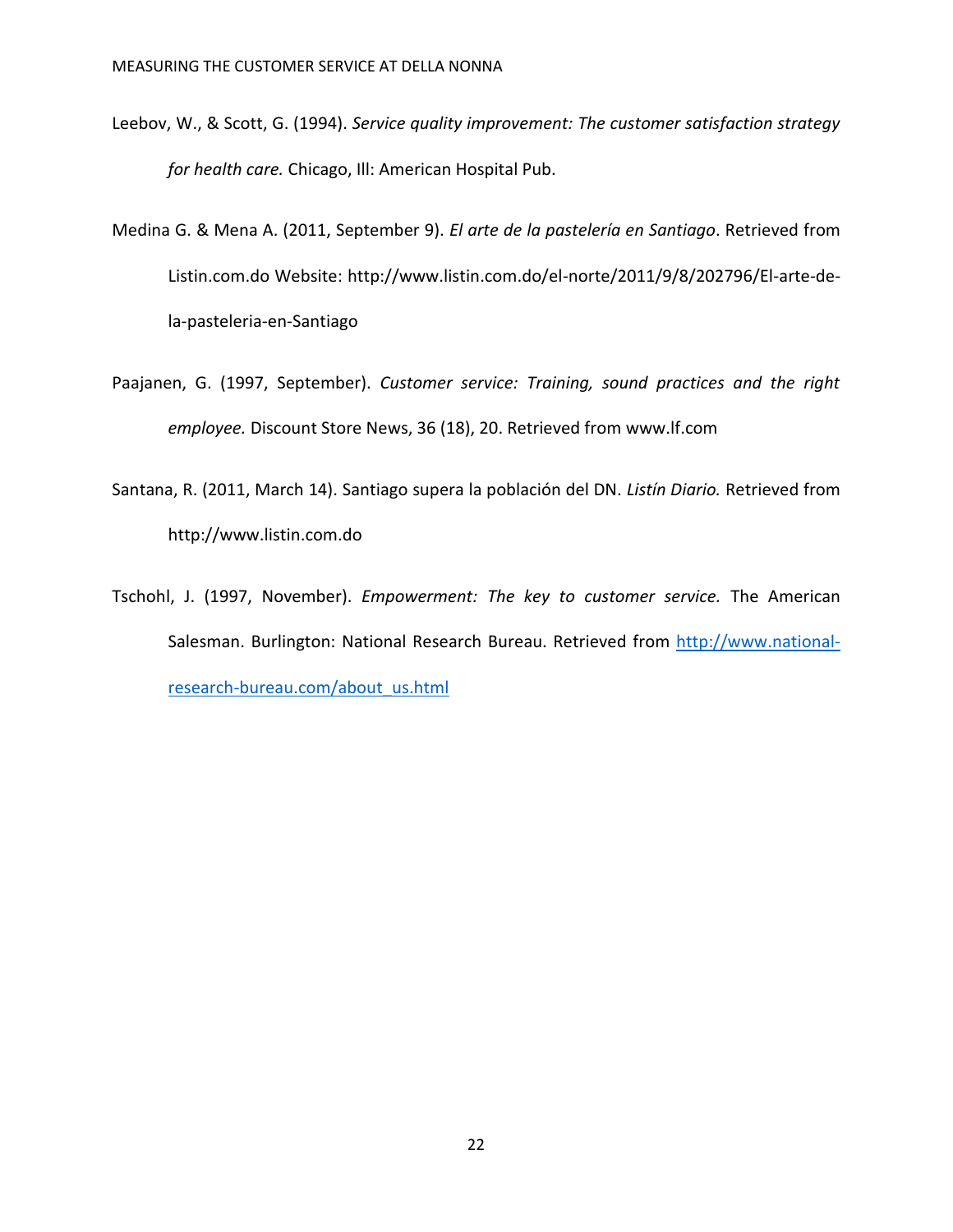#### **Appendix A**

#### <span id="page-23-1"></span><span id="page-23-0"></span>**Customers' Survey Questionnaire**

We are students of the Service Leadership and Innovation Master program from Rochester Institute of Technology in partnership with the Pontificia Universidad Católica Madre y Maestra; we are conducting a Customer Satisfaction Survey on Della Nonna. We kindly request you to fill the questionnaire and provide us the necessary information below.

The end goal of this survey is to enhance the customer service provided in Della Nonna. All information obtained from this survey will remain confidential and its results would be only disclosed with the management when the project has been successfully analyzed.

Instructions: Choose one option for each question.

- **1.** What is your age group?
	- **a.** Below 25 **b.** 26 35 **c.** 36 45 **d.** Above 45
- **2.** How frequently do you visit Della Nonna?
	- **a.** Daily **b.** Weekly **c.** Monthly **d.** Occasionally **e.** Rarely
- **3.** What is your current marital status?
	- **a.** Single **b.** Married
- **4.** What is your current occupation?
	- **a.** Student **b.** Self-employed **c.** Private employed **d.** Public Employed
- **5.** Please, indicate your gender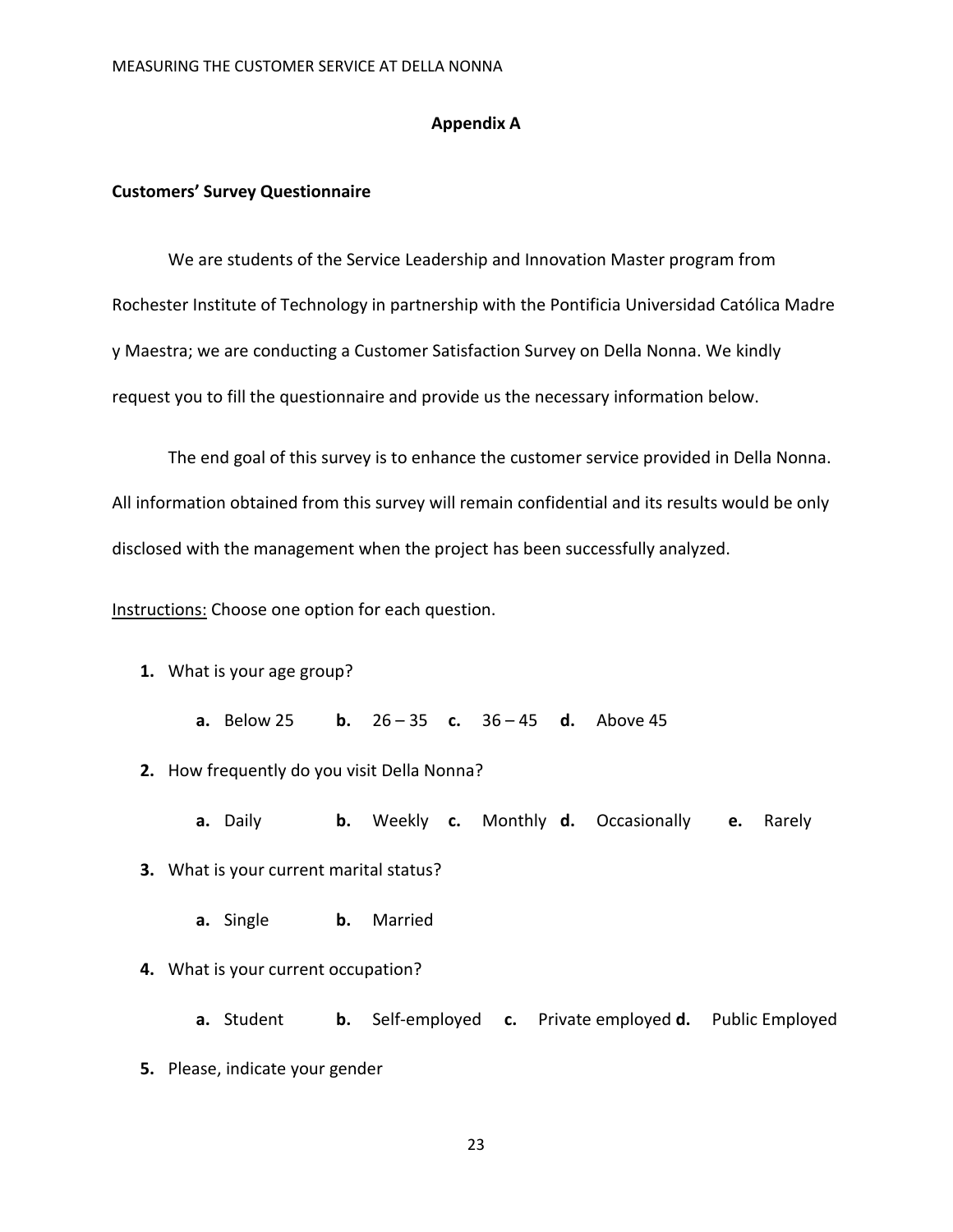**a.** Male **b.** Female

**6.** Is it easy to purchase products at Della Nonna? If the answer is No, please indicate why.

**a.** Yes **b.** No, why

**7.** Do the employees of Della Nonna ask you to try any product?

**a.** Yes **b**. No

**8.** Do you find the selection of products in Della Nonna adequate for your needs? If your response is no what more would you want?

**a.** Yes **b.** No, what would you want

**9.** Do you find the days and hours Della Nonna is open adequate?

**a.** Strongly disagree **b**. Disagree **c.** Agree **d**. Strongly agree

**10.** Do you think the cost for Della Nonna products is competitive?

**a.** Strongly disagree **b**. Disagree **c.** Agree **d**. Strongly agree

**11.** Is the wait time for service appropriate?

**a.** Strongly disagree **b**. Disagree **c.** Agree **d**. Strongly agree

**12.** Are you satisfied by the current variety of products offered?

**a.** Strongly disagree **b**. Disagree **c.** Agree **d**. Strongly agree

**13.** Are tables and seats comfortable?

**a.** Strongly disagree **b**. Disagree **c.** Agree **d**. Strongly agree

**14.** How helpful are Della Nonna employees when you have questions?

**a.** Not helpful at all **b**. Not very helpful **d.** Somewhat helpful **e**. Very helpful

**15.** From a scale of 1 to 10, how courteous are Della Nonna employees to you?

|  |  |  |  | 12 3 4 5 6 7 8 9 10 |
|--|--|--|--|---------------------|
|  |  |  |  |                     |

**16.** From a scale of 1 to 10, how well are Della Nonna employees dressed?

| 1 2 3 4 5 6 7 8 9 |  |  |  |  |  |  |  |
|-------------------|--|--|--|--|--|--|--|
|-------------------|--|--|--|--|--|--|--|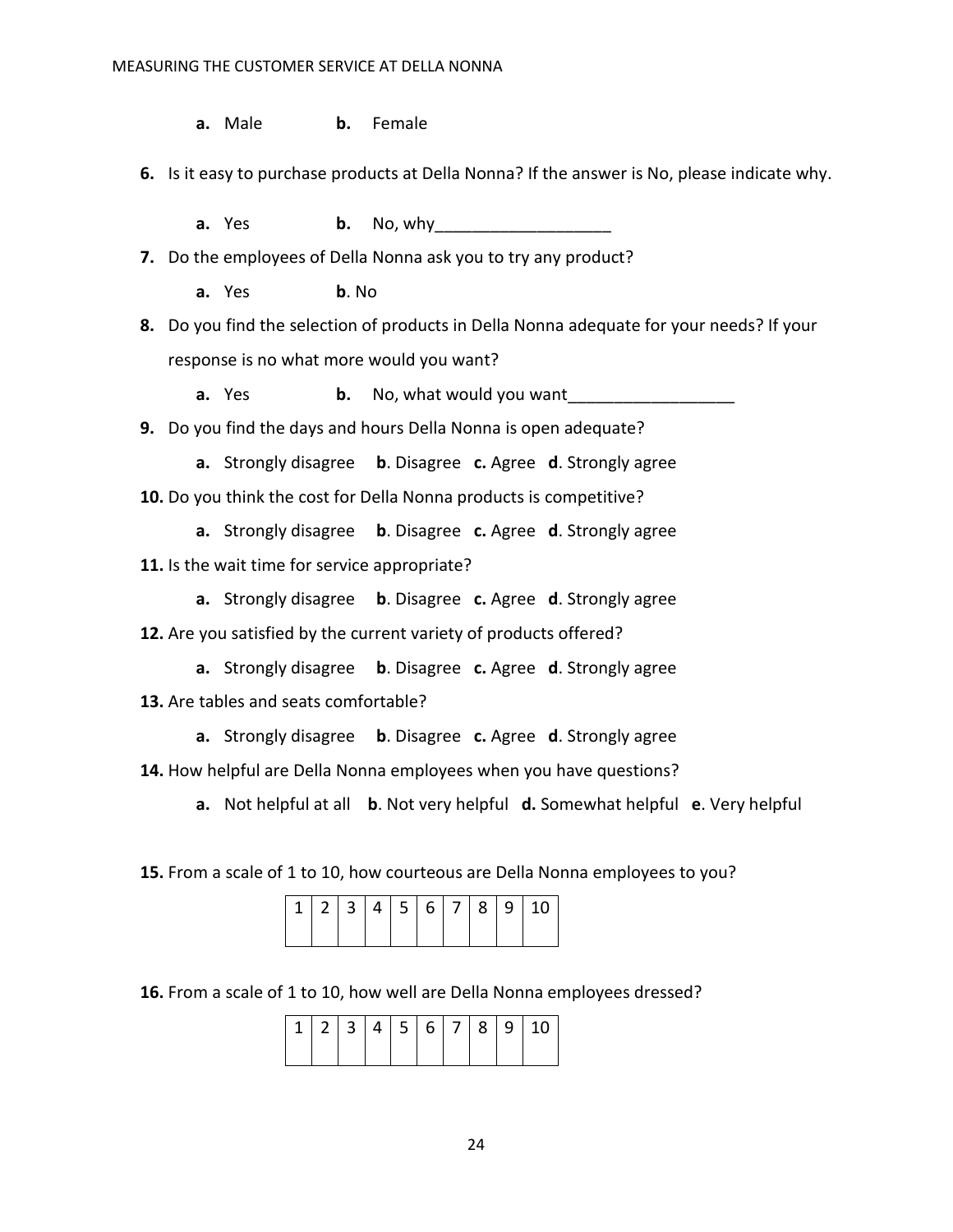**17.** How is the customer service experience provided by employees?

**a.** Poor **b**. Fair **c.** Good **e**. Excellent

**18.** Do feel that your interaction is completely genuine?

**a.** Yes **b**. No

**19.** Do the employees make visual contact with you?

**a.** Yes **b**. No

**20.** Do the employees greet you when you entered to the location?

**a.** Yes **b**. No

**21.** How clean do you find the store of Della Nonna to be?

**a.** Poor **b**. Fair **c.** Good **e**. Excellent

**22.** How do you rate the quality of food products you receive at Della Nonna?

**a.** Poor **b**. Fair **c.** Good **e**. Excellent

**23.** Rate how well employees of Della Nonna react to complaints and suggestions?

**a.** Poor **b**. Fair **c.** Good **e**. Excellent

**24.** How do you rate the area facilities? (Wi-Fi, TV, bathrooms, electrical outlets, etc.)

**a.** Poor **b**. Fair **c.** Good **e**. Excellent

**25.** How do you rate the payment options?

**a.** Poor **b**. Fair **c.** Good **e**. Excellent

**26.** Rate the availability of the tables and seats at Della Nonna?

**a.** Poor **b**. Fair **c.** Good **e**. Excellent'

**27.** Do you think the Customer Service could be improved?

**b.** Yes **b**. No

**28.** Would you recommend this place? If not, please say why

**a.** Yes **b**. No, <u>\_\_\_\_\_\_\_\_\_\_\_\_\_\_\_\_\_\_\_\_\_</u>\_\_\_\_\_

# **Thank you for your time and your honest responses.**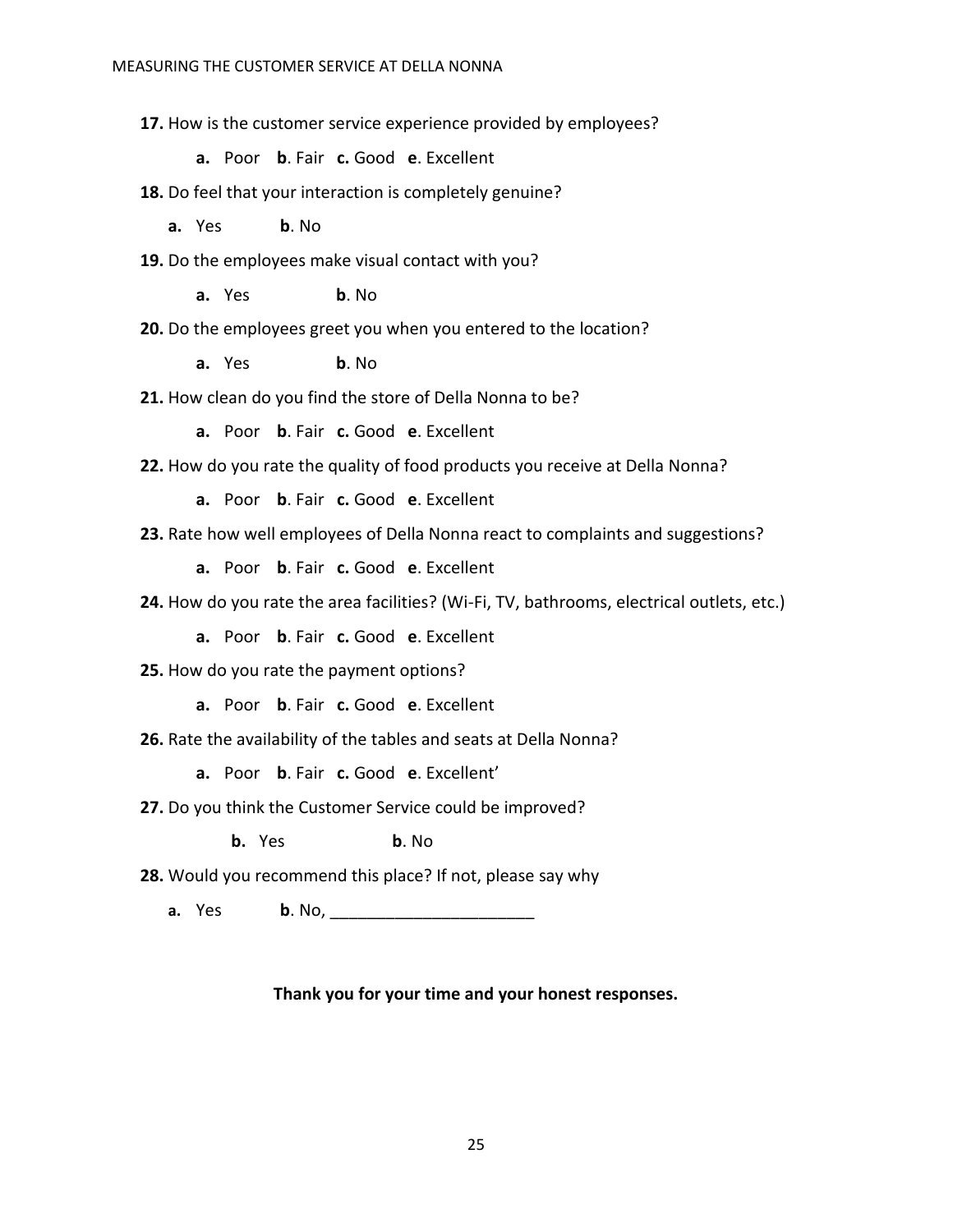#### **Appendix B**

#### <span id="page-26-1"></span><span id="page-26-0"></span>**Customer Interview Questions**

We are students of the Service Leadership and Innovation Master program from Rochester Institute of Technology in partnership with the Pontificia Universidad Católica Madre y Maestra. We are conducting a Customer Satisfaction Survey at Della Nona. The interviews would be handled privately and individually.

- 1) How long have you been a customer of Della Nonna?
- 2) Please rate the quality of the products provided at Della Nonna?
- 3) What to you is important in customer service?
- 4) Do you think that the customer service provided in Della Nonna is poor, good or excellent? Please explain your answer.
- 5) Please describe your customer service experience at Della Nonna. Specifically please describe your satisfaction with:
	- a. Timeliness of service provided, What do you think about the time the service
	- b. Satisfaction with the environment of Della Nonna was provided?
	- c. satisfaction with the pricing of food products
	- d. Satisfaction with the hours of operation
	- e. Satisfaction with the variety of products offered
- 6) Please rate Della Nonna's products in the following areas
	- a. Portion size
	- b. Freshness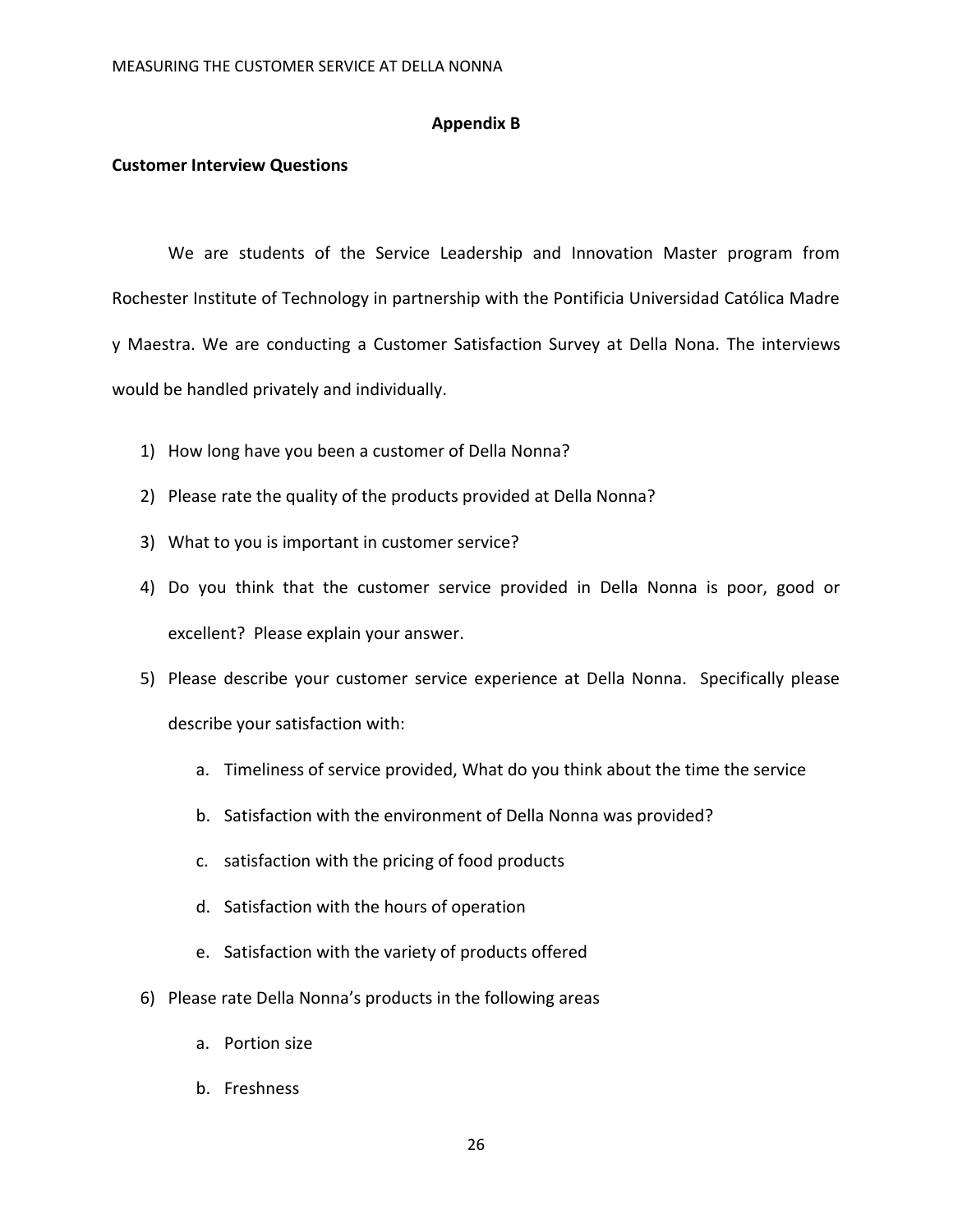- c. Appropriate temperature
- d. Healthiness
- 7) Do you have suggestions for how Della Nonna can improve the quality, variety or presentation of their products?
- 8) Do you have specific suggestion on how Della Nonna can improve their customer experiences? Please tell us what these ideas are.
- 9) Do you have any other suggestions you can make about how to improve customer satisfaction at Della Nona? If yes, what are these?
- 10) Would you recommend Della Nonna to your Friends and relatives?
- 11) Will you continue visiting Della Nonna?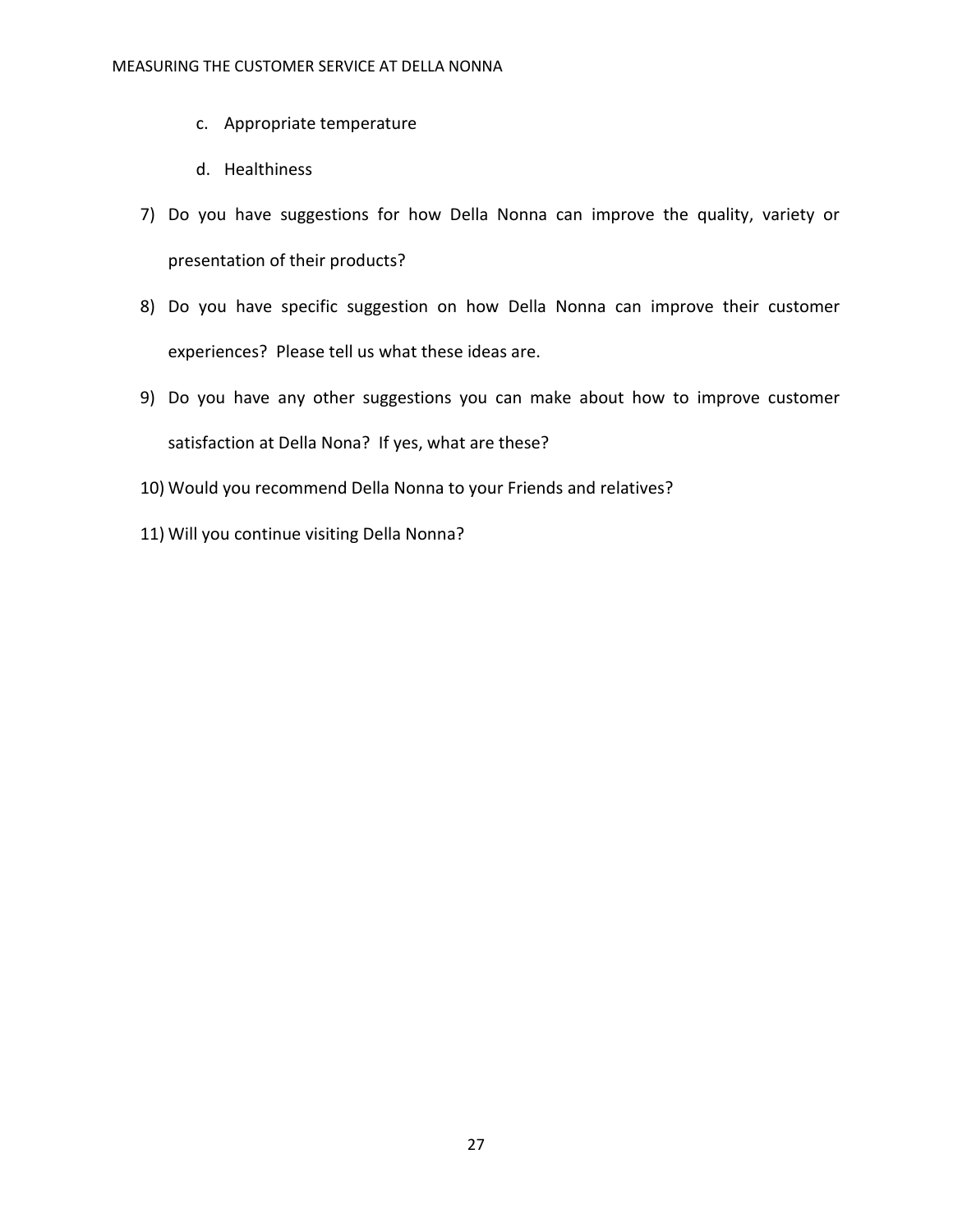# **Appendix C**

#### <span id="page-28-1"></span><span id="page-28-0"></span>**Employees Interview Questions**

We are students of the Service Leadership and Innovation Master program from Rochester Institute of Technology in partnership with the Pontificia Universidad Católica Madre y Maestra. We are conducting a Customer Satisfaction Survey at Della Nona. You will find a list of questions below for all the employees of Della Nonna. The interviews would be handled privately and individually.

- 1. How long have you worked for Della Nonna?
- 2. Do you enjoy working for this company? Please explain what you like about your job and what you don't like?
- 3. Do you feel empowered to make decisions to satisfy customer's needs?
- 4. Define what good customer service at Della Nonna is to you?
- 5. What good customer service techniques do you practice?
- 6. Have you received any training in customer service? If yes, what specifically
- 7. Do you feel confident answering all the questions a customer asks about Della Nonna's products and services?
- 8. Are there any limitations/ barriers that prevent you from providing great customer service? If yes, please identify what they are.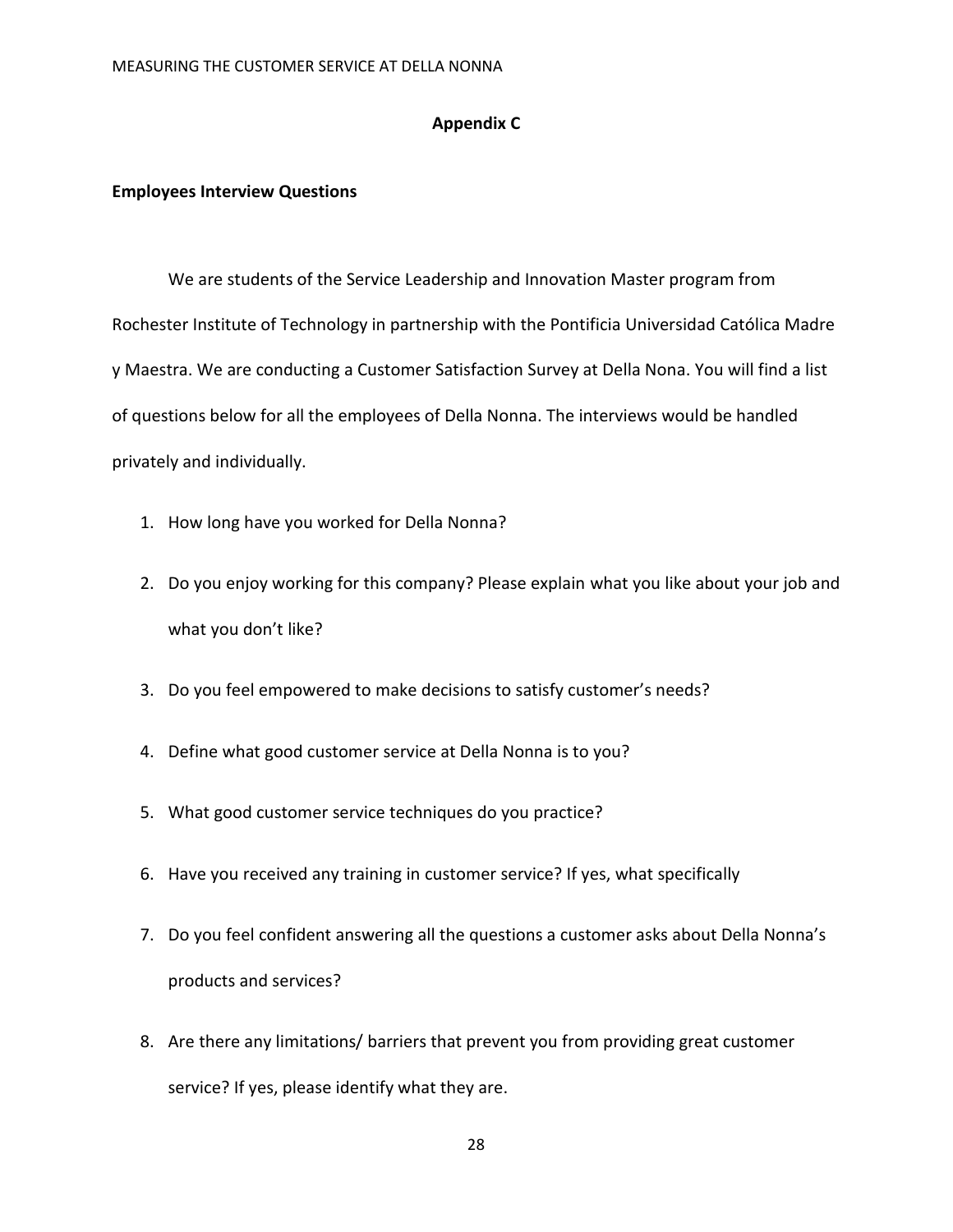- 9. If you had the opportunity of changing any aspect of Della Nonna in favor of clients, what would you do and why?
- 10. What do you think the employees of Della Nonna can do better to provide excellent customer service?
- 11. Do you think that Della Nonna customers are highly satisfied with the customer service provided? Please explain your answer.
- 12. What are the most frequent customer complaints?

The customers will be surveyed to measure their satisfaction with services and the quality of the customer service offered by Della Nonna. The surveys will be anonymous, and completed while they are waiting for the products, or when they are spending a quality time in the store.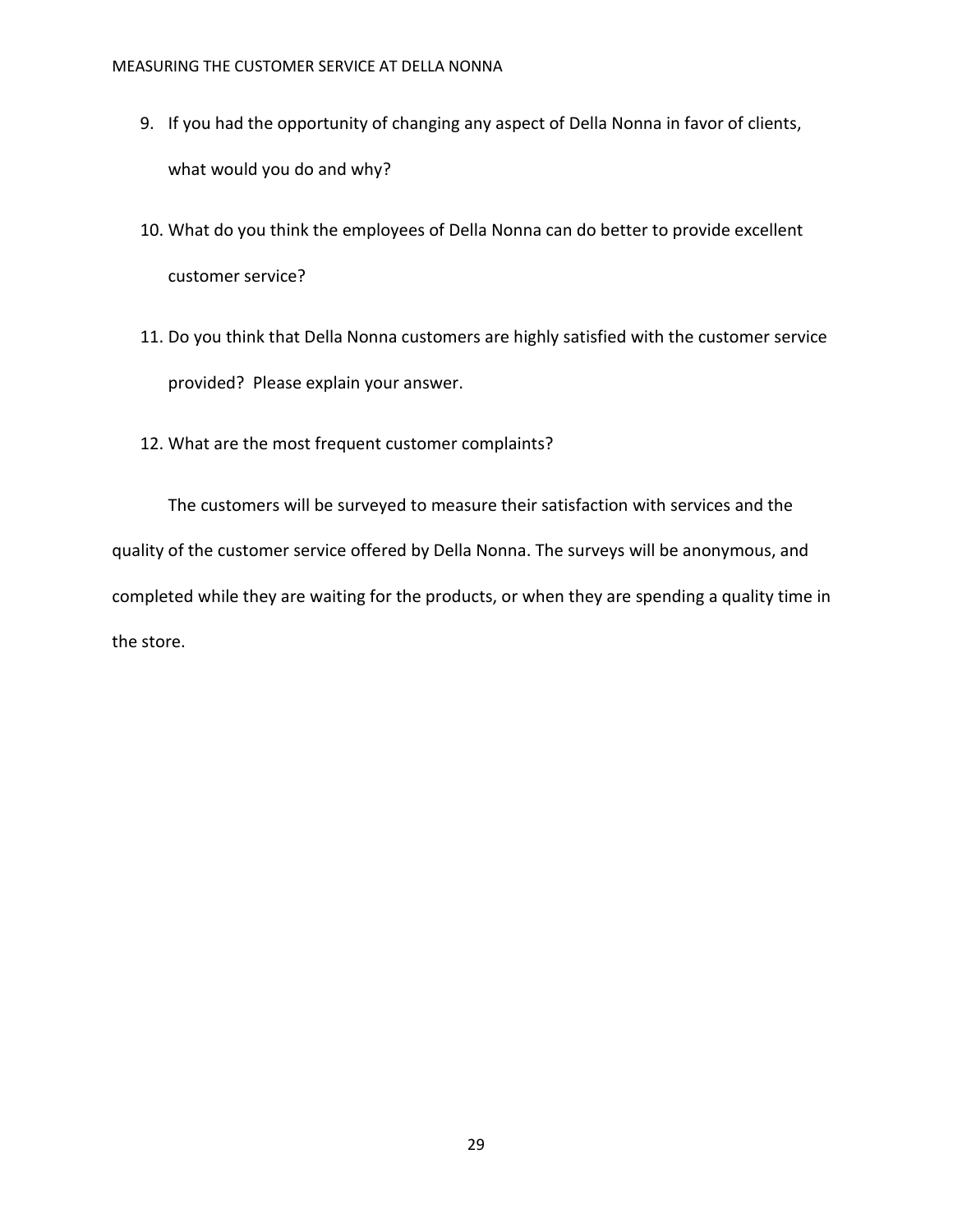#### **Appendix D**

#### <span id="page-30-1"></span><span id="page-30-0"></span>**Employers Interview Questions**

We are students of the Service Leadership and Innovation Master program from Rochester Institute of Technology in partnership with the Pontificia Universidad Católica Madre y Maestra. We are conducting a Customer Satisfaction Survey at Della Nona. You will find a list of questions below for all the employers and owners of Della Nonna. The interviews would be handled privately and individually.

- 1) On a scale of 1-10, ten being highest, rate the level of customer service you feel is provided by Della Nonna. Please explain what you considered when you did the rating. How do you feel with the Customer Service that Della Nona is providing?
- 2) Describe the customers that visit Della Nona. If you had to categorize these customers what categories would you use to describe these customers? Example Homemakers, college students and so on.
- 3) Is there a time during the day and or day during the week when you experience more customer traffic? If yes, please provide the times and days.
- 4) Do you use training programs in customer service to train your employees? If yes is this a prepared program or on-the-job training? If no skip to question 6.
- 5) Do you see the results of training employees in customer service? Please describe how.
- 6) What are the most common complaints you have about customer service? How do you resolve these complaints?
- 7) Are you planning to expand Della Nona to other cities of Dominican Republic?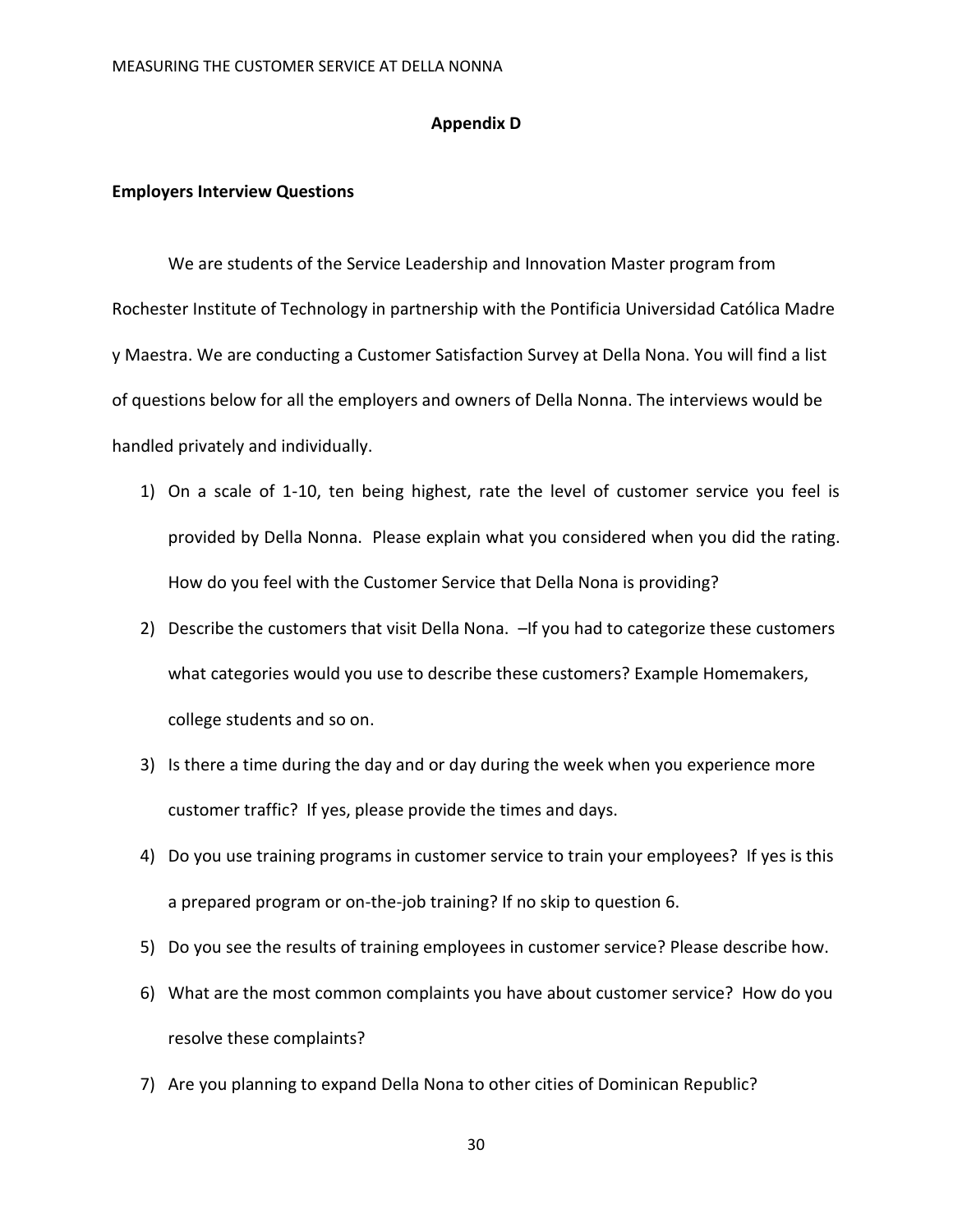# **Appendix E**

# <span id="page-31-1"></span><span id="page-31-0"></span>**Training Program**

# *Della Nonna – 101 Training Program*

Della Nonna 101 is a Training Program specifically designed to serve as an introduction and working guide for the newer members of the organization. The program consists in five modules of both, theory and practice, in order to provide employees with a learning process that is seamless integrated with their daily tasks. Each module will be imparted weekly, during designated business hours, for a total duration of five weeks. The Modules will be delivered by two groups of trainers, owners and lead employees. In some cases external help will be hired to handle some of specific topics.

After finishing with this program, new employees will be welcomed as official organization members and will be able handle essential information regarded to the products and services that Della Nonna, as well how to engage with customers in different scenarios.

### **Module 1: About Della Nonna**

### Composition (100% Theory) (Practice 0%)

In this module the employees will get to know the essentials about Della Nonna, the organizational culture, memorable stories, business plan, identity and more. This module will be imparted by the owners of the organization.

At the end of this module new employees will familiarize themselves with the organization on the following topics:

### **What is Della Nonna?**

*Information about the business and their value proposition.*

**O** History

*Information about the beginnings of Della Nonna and how is the organization doing today.*

# **O** Mission, Vision and Values

*What is their purpose, where they want to be and what identifies Della Nonna.*

- **Who are our Customers?** *A description of the type of customers that frequently visit Della Nonna.*
- **Why are the Customers Important?**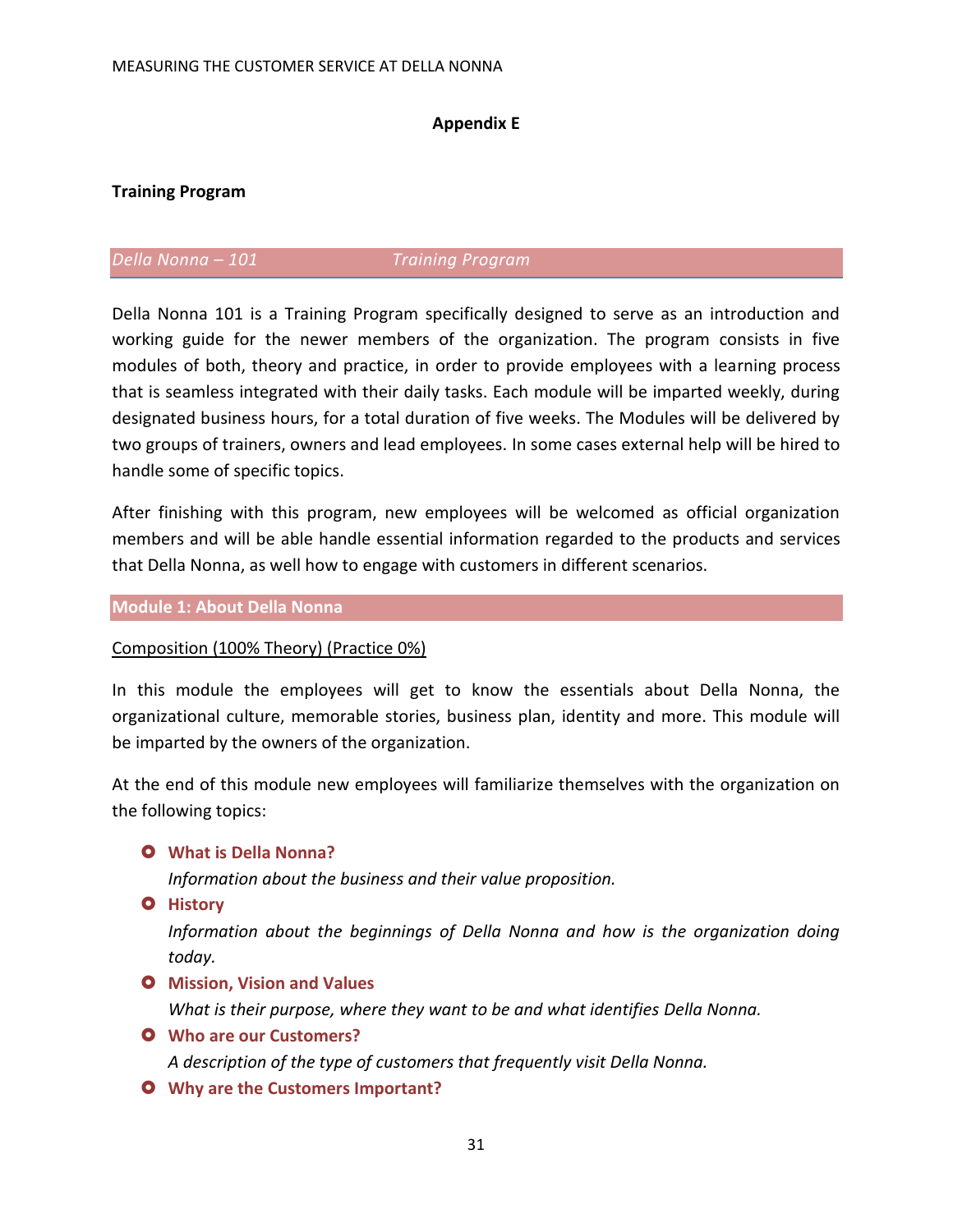*Stories about meaning of keeping customers in order to make a company grow profitable and the importance of customer satisfaction and the cost of losing customer.*

 **What are our products and services?** *A detailed description of all the products and services that Della Nonna offers.*

# **Who are our Competitors?**

*A list of the top competitors in the city of Santiago, and what are they offering.* 

# **Module 2: Understand your Product**

Composition (70% Theory) (Practice 30%)

In this module the employees will get to know all the products that Della Nonna offers, and they will receive techniques to help the customers buy more products. The theory of this module will be imparted by the owners and the practice by a group of lead employees. New members will discover at first hand all the flavors that Della Nonna has to offer to their customers.

The content for the module is the following:

# **O** The Cheesecake

*A detailed description of the most important product of the Della Nonna. How they taste, what are its ingredients and what the different presentations are.*

# **O** The Sweets

*A detailed description of all the other sweets that the company offers apart from the cheesecakes.*

# **The Salt's**

*A detailed description of all the salty snacks that the company offers.* 

# **O** The Beverages

*A detailed description of the alcoholic and no alcoholic's drinks that Della Nonna offers.*

# **Q** Cross-Selling

*The employees will learn how to mix all the elements from the menu in order to increase the sales of those products.*

# **Q** Product Handling

*The employees will learn how to keep all the products in the properly climate conditions, what are the expiration dates for each product and how to move products from the kitchen to the front display.*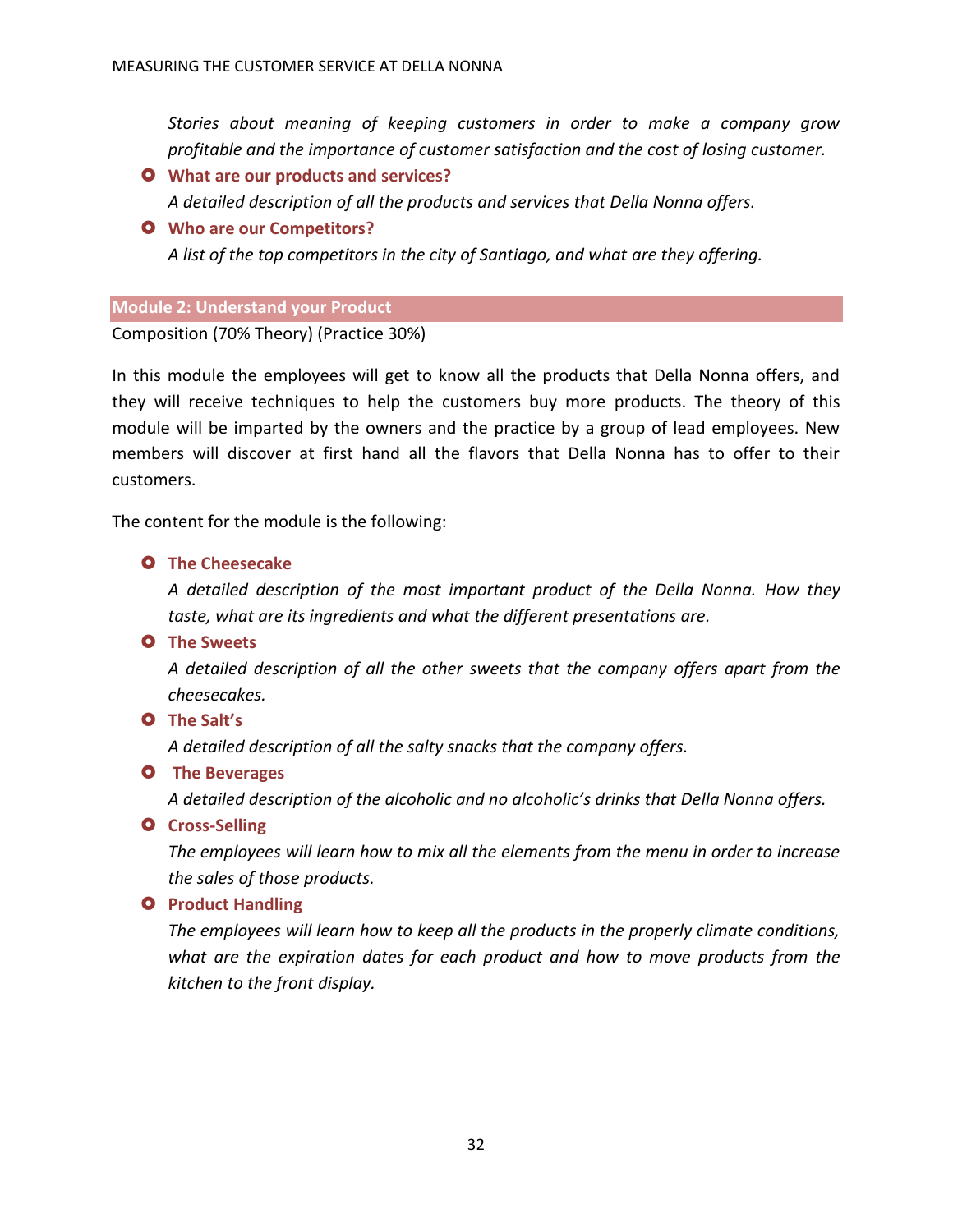# **Module 3: Customer Satisfaction Module**  Composition (50% Theory) (Practice 50%)

In this module the employees will learn how to satisfy the customers, how to create unique relationship with them, identify the customer's needs in order to provide an outstanding customer service and all the benefits the company receives providing it. The theory for this module will be imparted by the owners, while the practice will be delivered alongside the lead employees.

All of this theory of the section will be put into practice during the module:

- **What is Customer Service?** *A definition of the meaning of customer service and how it applies to Della Nonna.*
- **What are the Customer Service Principles?** *A detailed description of the main principles of customer service.*
- **Consumer Behavior**

*A description of numerous cases that illustrates different types of behaviors that customers may exhibit.* 

**Tips and Tricks to Provide Fantastic Customer Service Experience**

*A detailed description of what is good customer service for Della Nonna, lists of examples of good customer service cases and how it can be provided.*

- **O** Consequences of Bad Customer Service *Cases and examples that happen when the employees provide bad customer service.*
- **O** Benefits of Excellent Customer Service

*Cases and examples that happen when the employees provide an excellent customer service.*

# **Module 4: Ethics and Protocol**

# Composition (40% Theory) (Practice 60%)

This module will instruct the new employees in the art of handling all the types of plates and cutlery, how to properly remove plates from customers, how to efficiently take orders from customers, and how to maintain a great environment conditions. The practice of this module will be delivered by the lead employees.

- **O** How to Serve your products *All the techniques the employees need to serve the products of Della Nonna.*
- **O** How to manage the cutlery *All the techniques the employees need to handle the cutlery of Della Nonna.*
- **Ethics on handling your Customer**